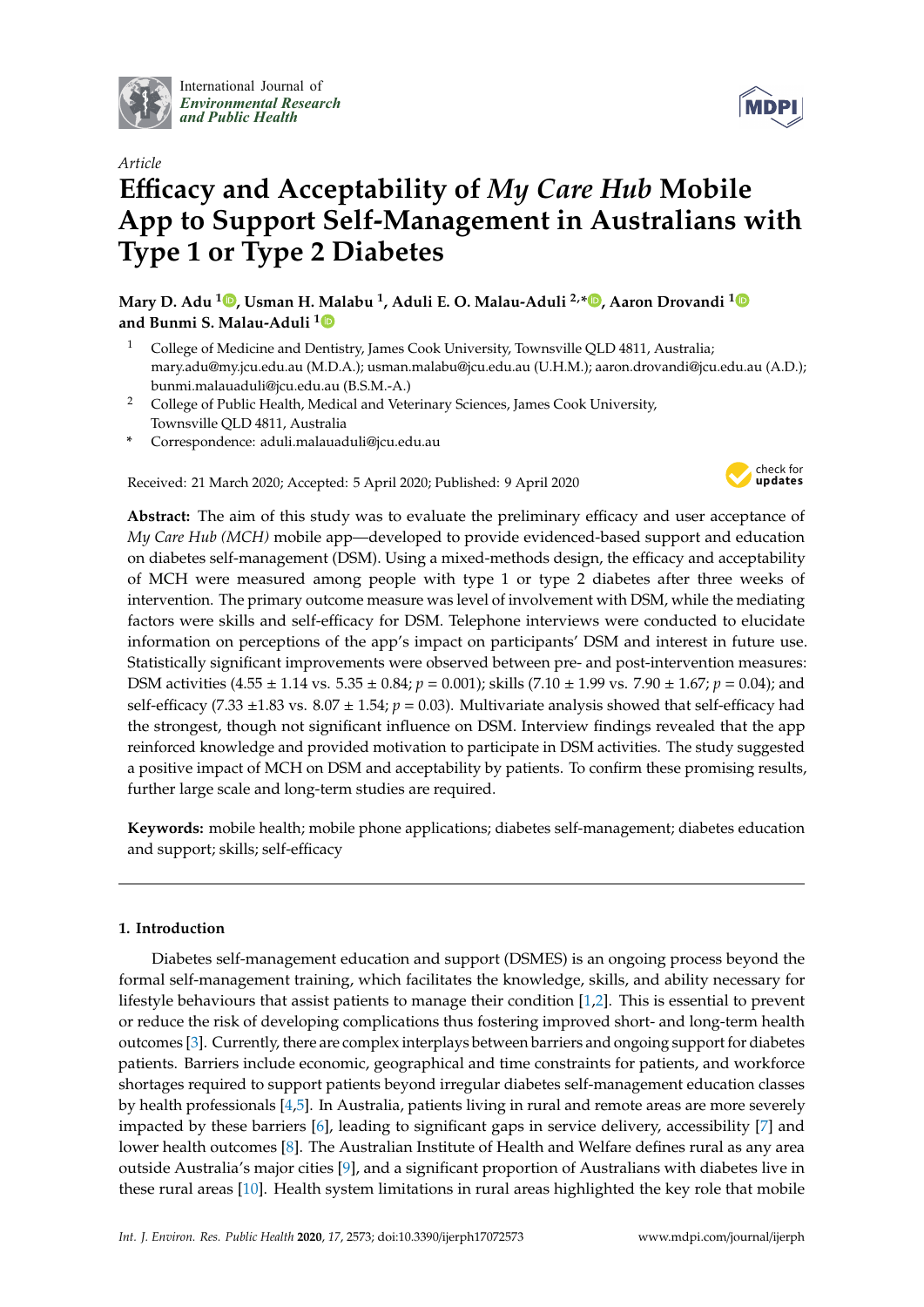health (mHealth) interventions, such as applications (apps) play in the provision of ongoing DSMES to patients [\[11\]](#page-14-10).

Numerous apps aimed at improving self-management activities exist for patients with type 1 or type 2 diabetes. However, many diabetes apps lack explicit description of the development process and design [\[12\]](#page-14-11), as well as educational components that enhance patients' knowledge for behavioural change [\[12,](#page-14-11)[13\]](#page-14-12). There is also limited consideration of users' preferences which is necessary to improve the usage of the intervention and behavioural engagement in self-management [\[14](#page-14-13)[,15\]](#page-14-14). Furthermore, there has been poor integration of the mediating factors that underpin reported self-management (behavioural) or clinical outcomes in studies while using diabetes app interventions [\[16](#page-15-0)[–19\]](#page-15-1). Factors, including knowledge of DSM skills and self-efficacy (confidence), are important mediators in behavioural change outcomes [\[20](#page-15-2)[,21\]](#page-15-3). Thus, integration of these factors into interventions could foster patients' engagement with DSM. Adequate self-management skills are provided through knowledge about the disease and understanding of the relationship between various self-management behaviours and resulting health outcomes [\[22\]](#page-15-4). Self-efficacy, on the other hand, develops patients' confidence to perform these behaviours and overcome barriers that prevent the achievement of behavioural goals [\[23\]](#page-15-5).

Previous studies have reported linear positive associations between levels of DSM skills and self-efficacy and participation in specific self-management behaviour, such as diet control, monitoring of blood glucose [\[24\]](#page-15-6), physical exercise [\[25,](#page-15-7)[26\]](#page-15-8), foot care [\[27\]](#page-15-9), as well as overall self-management behaviours [\[23,](#page-15-5)[28](#page-15-10)[–31\]](#page-15-11). This implies that participation in disease self-management behaviours is an end-product of an individual's management skills and confidence to perform the behaviour. Therefore, a diabetes mHealth intervention aimed at behavioural change should target patients' improvements in the mediating factors of skills and self-efficacy, which could consequently trigger improved diabetes self-management behaviours.

Researchers have also indicated a positive association between the acceptability of a technology and improved levels of self-management [\[32,](#page-15-12)[33\]](#page-15-13). The content and quality of mHealth technology have implications for its acceptability [\[34\]](#page-15-14), which is an antecedent of users engagement and a key consideration for implementation into practice [\[35\]](#page-15-15).

Drawing on this background, a new diabetes app intervention called My Care Hub (MCH), was developed to provide evidenced-based support and education to foster self-management behavioural change in Australians with Type 1 or Type 2 diabetes [\[36\]](#page-16-0). MCH provide multiple features and functions targeting the mediating factors of skills and self-efficacy in patients to foster improved behavioural change. These features/functions include: (i) an electronic diary and analytics to self-monitor behavioural activities such as blood glucose, physical activities, food intake and weight; and (ii) various educational modules.

## *Study Aims*

This study reports the preliminary efficacy of MCH. The primary outcome measure is diabetes self-management behaviour pre- and post-intervention. Determinants factors which underpin the process of the primary outcome include changes in diabetes management skills and self-efficacy. In addition, we assessed the acceptability of the app among patients. We posit that the use of MCH in this short-term trial would be acceptable and foster modest improvement in diabetes self-management behaviours due to improvement in skills and self-efficacy.

In the next sections, the methods describing the study design, intervention development, measures of primary outcomes, and mediating variables as well as the results and conclusions drawn from the study will be presented.

#### **2. Materials and Methods**

The study procedures were approved by the Human Research Ethics Committee of the James Cook University (reference #H7716). The participants were informed about the study aims and the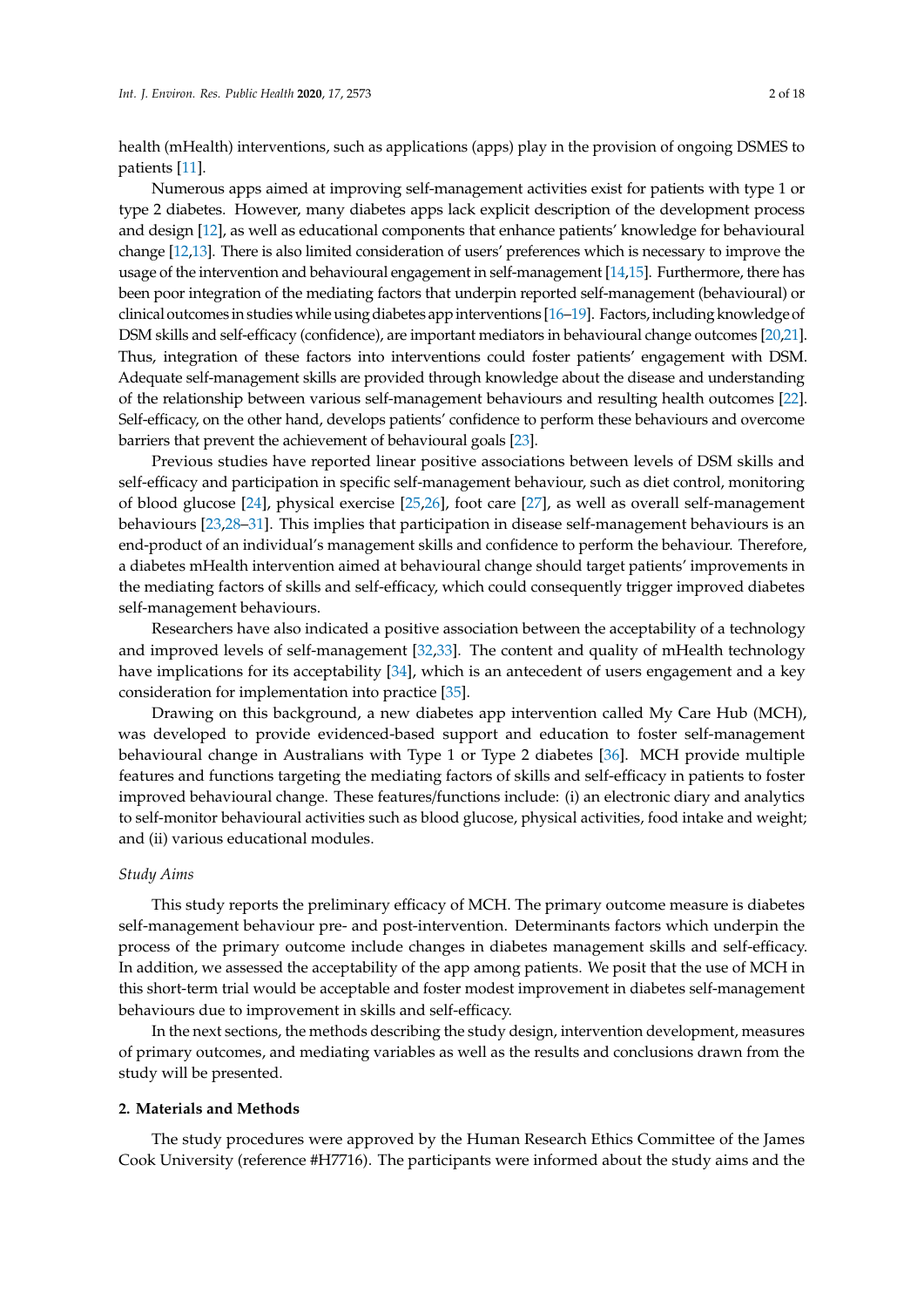use of their de-identified data for analysis. Informed consent was implied by submission of an online survey while verbal consent was obtained for all telephone interviews.

#### *2.1. Study Design*

Details of the study methodology have been fully described in a previous publication [\[37\]](#page-16-1). In brief, this pilot study (conducted in August to October 2019) employed a mixed-method sequential explanatory design, where participants accessed the intervention over a three-week period and communicated their perceptions through surveys and interviews. The quantitative phase involved a single-arm repeated measures design entailing the assessment of (1) preliminary efficacy of the intervention through measures of diabetes self-management (DSM) activities, skills, and self-efficacy, where the data were collected online before and after the intervention and (2) the app's acceptability. The qualitative phase involved telephone interviews with a subsample of participants and it was aimed at gaining greater insight into the role that MCH played in their DSM during the intervention period.

The participants were recruited via an email circulated to people interested in research who were registered with the National Diabetes Service Scheme, Australia. The inclusion criteria were (a) diagnosed with type 1 or type 2 diabetes, (b) aged 18–65 years, (c) live in North Queensland (a rural/regional part of Australia), (d) have a current recommended blood glucose level (BGL) target of 4–10 mmol/L, (e) not pregnant, (f) able to perform activities of daily living, (g) have an android smartphone, and (h) not currently using an app that provides educational support related to DSM. To minimize response bias, a three-staged selection process was used: (i) all invited prospective participants were provided a link to the study information page containing details of the study focus and eligibility; (ii) those who indicated interest and gave consent were directed to the screening questions to confirm that they met all eligibility criteria; (iii) only those who met all of the eligibility criteria were then directed to fill the pre-intervention survey that examined participants' demographic characteristics and health profile as well as their DSM, skills and self-efficacy levels. A total of 50 participants were enrolled into this study, which is sufficient for a preliminary efficacy study [\[38\]](#page-16-2).

After filling the pre-study survey, participants were emailed a unique username and password to access the app and its user manual. Participants were provided with technical support to tackle any problems with the app and respond to queries.

#### *2.2. Intervention*

As outlined in the MCH development protocol [\[36\]](#page-16-0), the app was specifically designed for those who have type 1 diabetes with recommended blood glucose levels (BGL) of 4–8mmol/L-fasting and <10 mmol/L-2 h postprandial, and fasting levels of 6–8 mmol/L and 2 h post-prandial levels of 6–10 mmol/L for those with type 2 diabetes. Self-efficacy (confidence) construct of the social cognitive theory [\[39\]](#page-16-3) and the information, motivation constructs of the Information Motivation Behavioural Skills (IMBS) model [\[40\]](#page-16-4) were the two underlying health behavioral change theories employed in the development of MCH. In the context of this study, the blended concepts of the theories provided mediators for behavioural change. We hypothesised that diabetes self-management behavioural change is mediated by an individual's self-efficacy which is related to their level of skills to undertake specific tasks required for reaching a desired goal (diabetes self-management).

In relation to the framework described above, "Documentation" and "Analytic" features to monitor BGLs, physical activities and food intake were provided in MCH as techniques to facilitate self-efficacy and consequently improve DSM in patients. Furthermore, the app's educational modules were developed using the three constructs of IMBS: Information, Motivation and Behavioural Skills. The IMBS model postulates that behavioural change occurs as a result of changes in skills sequel to effect of 'information' and 'motivation' interventions. Features on the "overview of diabetes management" and "carbs in foods" provide information on diabetes and its self-management. Specifically, actionable 'information' on lifestyle modifications (healthy eating and physical activity), monitoring of BGL, complying with medications, good problem-solving skills, healthy coping skills and risk-reduction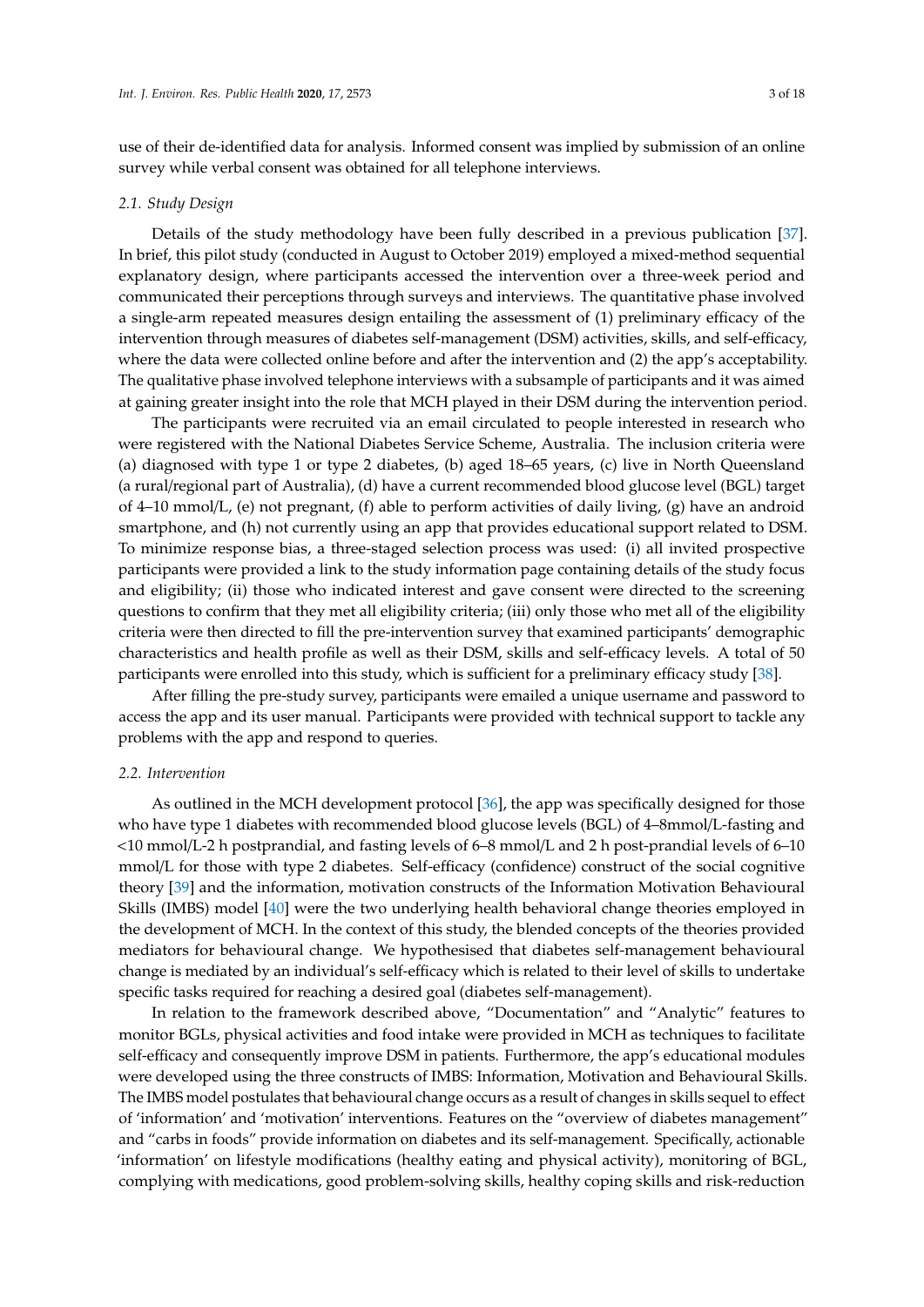behaviours (such as smoking cessation, alcohol intake reduction and foot care) for DSM [\[3\]](#page-14-2) were inputted into the app. In addition, the app contains 'information' regarding the approximate equivalent carbohydrate and calorie content of common foods in Australia based on portion sizes of each food. portion sizes of each food.

In relation to 'motivation', this was targeted using the "Feedback" and "Push notification" features In relation to 'motivation', this was targeted using the ''Feedback'' and ''Push notification'' in the app. Logged BGL data were automatically evaluated following the Australian Diabetes care guideline's targeted values: optimally for people with type 1 DM, BGL 4–8 mmol/L before breakfast and <10 mmol/L 2 h after each meal; for people with type 2 DM, BGL 6–8 mmol/L before breakfast and before breakfast and <10 mmol/L 2 h after each meal; for people with type 2 DM, BGL 6–8 mmol/L 6–10 mmol/L after each meal. The feedback feature determines if each data item satisfies the guideline requirements or not and then provides feedback in the form of motivational encouragement, advice on lifestyle modifications, or reinforcing health behaviours, as applicable. Lastly, push notifications were provided to strengthen the healthy coping necessary for improved engagement in DSM activities [\[41\]](#page-16-5). Notifications provided messages related to diabetes distress, the importance of acknowledging it if experienced by participants, and its' potential impacts. Participants were then advised to identify realistic goals and focus on them in order to alleviate the distress, which consequently impact their DSM and health outcomes. Examples of actionable goals were provided in order to foster comprehension and engagement. Short, simple text notifications were sent at 12:30 pm once daily during the intervention period. Patients may perceive long and frequent notifications as intrusive and annoying and might limit the opportunity for engagement with the intervention  $[42]$ . Although push notifications on apps can provide intervention content to users in a way that can be relatively difficult to ignore [\[42\]](#page-16-6), we took steps to increase the probability that all participants viewed the messages in order to equalize this intervention dosage. Hence, message sets sent in the first week were reshuffled and resent in the second week. This technique ensured that the participants viewed messages—if a particular message was not opened in the first week on a specific day, it is likely that it will be opened in the second week whe[n s](#page-3-0)ent on a different day. Figure 1 illustrates the conceptual framework for the development and evaluation of the efficacy of the MCH, which was informed by the mediating constructs of social  $\,$ cognitive and IMBS models. the mediating constructs of social cognitive and IMBS models.

<span id="page-3-0"></span>

**Legend:** Interventions on diabetes self-management information and motivation were provided in order **the contract of the contract of the contract of the contract of the contract of the contract of the contract of the con** to increase participants' skills for self-management aimed at fostering self-efficacy and consequently improved dishates self-management haboriours. diabetes self-management behaviours. improved diabetes self-management behaviours.

Motivation Behavioural Skills (IMBS) models. **Figure 1.** Conceptual framework for My Care Hub based on blended Social Cognitive and Information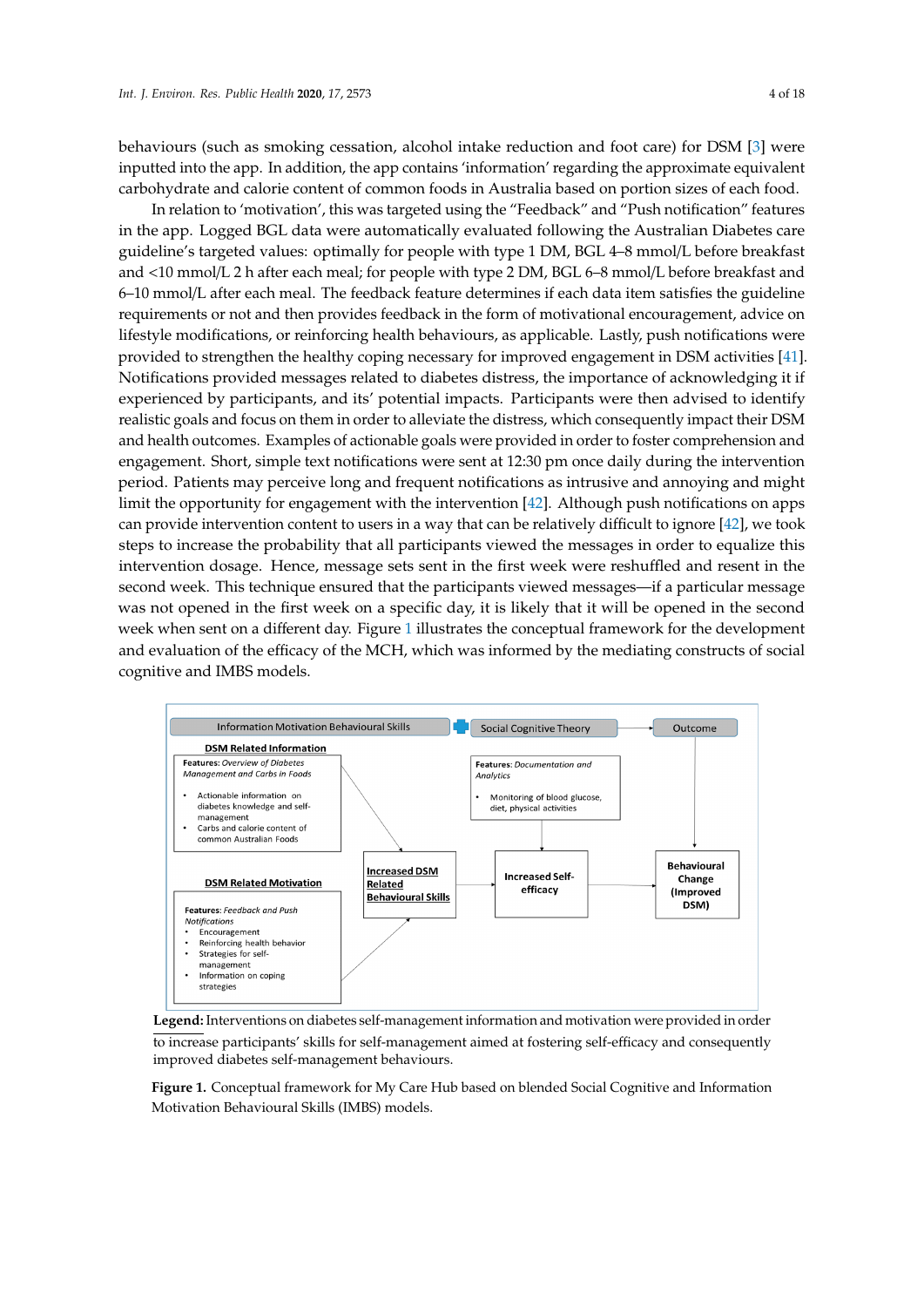Baseline demographic and health characteristics reported by participants included age, gender, employment status, educational level, health care practitioner's recommended fasting and 2 h post-prandial BGLs, duration since diagnosis and self-perceived health status.

#### *2.4. Measures of Primary Outcome and Mediators for Preliminary E*ffi*cacy*

The primary outcome was frequency of involvement with DSM activities while mediating factors were diabetes management skills and self-efficacy. Improvement in each of the outcomes was defined by a statistically significant increase between the pre- and post- intervention scores. The measuring tool (questionnaire) consisted of two sections, where section one measured the DSM activities using 10 items from the Summary of Diabetes Self-Care Activity (SDSCA) questionnaire [\[43\]](#page-16-7). The SDSCA items covered five DSM behavioural domains: BGL monitoring (two items), healthy eating (four items), regular physical activities (two items), and foot care (two items). Participants were asked to recall their activities for the last seven days and state the number of days they performed the behaviours, after which the mean scores across each activity domain was calculated. Section two of the survey collected data on skills and self-efficacy for managing diabetes using the LMC skills, Confidence and Preparedness Index (SCPI) tool [\[44\]](#page-16-8). Only 17 items in the SCPI tool that addressed perceived skills (nine items) and self-efficacy (eight items) were relevant and used in this study. Participants were asked how they perceived their ability and confidence to perform diabetes related activities on diet, exercise, taking medications, managing stress, monitoring blood glucose and complications. Items were rated on a 10-point scale where higher values denoted better skills and self-efficacy. The scales have good internal consistency. In the current study, Cronbach alpha for the skills and self-efficacy items were 0.89 and 0.88, respectively.

## *2.5. Measures of Acceptability*

Post-intervention, participants also rated their experience with the app while using a set of 18 relevant items adapted from different tools [\[45](#page-16-9)[–47\]](#page-16-10). On a scale of 1 (strongly disagree) to 5 (strongly agree), the participants rated their agreement with a series of statements about the app's acceptability (ease of use, intelligibility, satisfaction, perceived value, intention, and behaviour towards recommendation).

# *2.6. Interviews*

A single researcher (AD), well experienced in qualitative research conducted semi-structured interviews within three weeks of participants indicating interest. A semi-structured interview guide was developed for the study and elucidated information on participants' perceptions of the app's impact on their DSM and interest in future use. The guide was pilot tested by two researchers (MDA and AD), and the first three interviews were used to reflect on the guide, which was found to be appropriate for data collection in its original form. There was no prior relationship between the participants and any of the researchers. Each interview was audio-taped and transcribed. Data saturation was achieved after completing the 14th interview. However, interview sessions with all consenting respondents (17) were completed to allow for rich documentation. Repeat interviews were not required and there was no post-interview debriefing. The conduct and reporting of the interviews followed the consolidated criteria for reporting qualitative research (COREQ) [\[48\]](#page-16-11). (please see Appendix [A\)](#page-10-0).

#### *2.7. Analysis*

All quantitative data were analysed using SPSS version 23 [\[49\]](#page-16-12). Descriptive statistics was used to present participants' demographic characteristics. Outcome measures (pre-and post-intervention data) and the acceptability of the intervention were reported using means and standard deviations (SD). The paired sample t-test and Wilcoxon signed-rank test were used to evaluate changes in the outcomes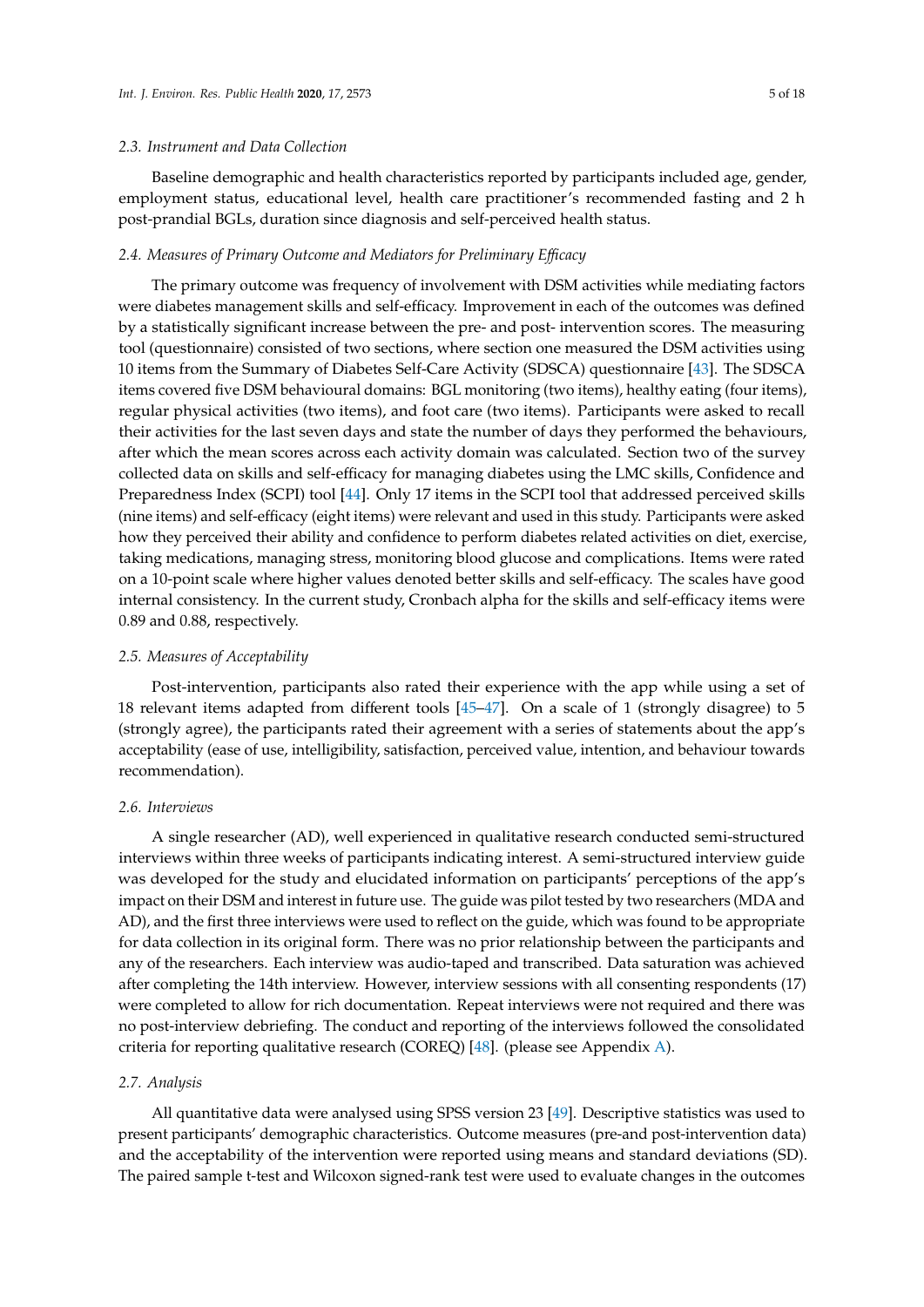over three weeks for the normally distributed and non-normally distributed variables, respectively. Effect sizes were calculated while using Eta squared values to show the magnitude of changes in outcomes pre- and post-intervention. In addition, multiple regression analysis was used to estimate the contribution of the mediating factors to participants reported overall DSM levels post-intervention. All mediating factors which increased (either significantly or not) from pre- to post-intervention were included in the regression. Two-tailed with  $p < 0.05$  were considered statistically significant.

Audiotaped interviews were transcribed verbatim and coding of text fragments based on contents was performed by two researchers (MDA and AD) independently. Consolidation of codes and grouping into themes was achieved through discussion with a third researcher (BMA). Findings are supported with illustrative quotes.

## **3. Results**

## *3.1. Demographics and Health Statistics*

Of the 50 participants initially enrolled, 41 (82%) completed the study, including filling in the post-study survey. Participants were predominantly male (61%), aged between 20–64 years (mean, 49.29 years [SD 12.74] and were Caucasians (92.7%). Most of the respondents were residents in rural areas of North Queensland (70.7%), had a technical college education or higher (78%) and were employed (70.7%). Most had type 2 diabetes (71%), rated their health status as 'good' or 'better' (63.4%), and were diagnosed with diabetes in the previous five years (56.1%). Participants reported their recommended fasting BGL: mean  $6.03 \pm 1.35$ ; ranged 4–8 mmol/L and 2 h post-prandial: mean  $7.53 \pm 1.23$ ; ranged 6–10 mmol/L.

## *3.2. Outcomes*

Table [1](#page-5-0) shows the total mean scores of the DSM domains and mediators: knowledge of diabetes management skills and self-efficacy. At baseline, self-reported adherence to daily dietary recommendations, engaging in physical exercise, and BGL monitoring were generally performed five days a week while foot check was the lowest at about three days a week. The total mean score across all DSM domains was  $4.55 \pm 1.44$ . Comparison between pre- and post-intervention scores shows that adherence to diet, monitoring of BGL and overall DSM significantly improved over time ( $p = 0.04$ , eta squared =  $0.1$ ;  $p = 0.04$ , eta squared = 0.2 and  $p = 0.001$ , eta squared 0.24, respectively). In relation to skills and self-efficacy, significantly higher scores were observed in both of these factors after the intervention ( $p < 0.05$  for both factors with an overall small effect size of 0.11).

<span id="page-5-0"></span>

| Outcome                         | Baseline,<br>Mean (SD) | Post-Intervention,<br>Mean (SD)                     | p        | <b>Effect Size</b> |
|---------------------------------|------------------------|-----------------------------------------------------|----------|--------------------|
| <b>Diabetes</b>                 |                        |                                                     |          |                    |
| self-management                 |                        |                                                     |          |                    |
| Diet                            | 5.13(1.10)             | 5.54(0.90)                                          | $0.04*$  | 0.10               |
| Physical activity               | 4.48(2.16)             | 5.35(2.27)                                          | 0.09     | 0.07               |
| Monitoring of BGL <sup>a</sup>  | 5.16(2.81)             | 6.80(1.95)                                          | $0.04*$  | 0.20               |
| Foot check                      | 2.87(1.86)             | 3.51(1.79)                                          | 0.18     | 0.05               |
| Overall                         | 4.55(1.14)             | 5.35(0.84)                                          | $0.001*$ | 0.24               |
| <b>Skills and Self-efficacy</b> |                        |                                                     |          |                    |
| Skills                          | 7.10 (1.99)            | 7.90(1.67)                                          | $0.04*$  | 0.23               |
| Self-efficacy                   | 7.33(1.82)             | 8.07(1.54)                                          | $0.03*$  | 0.25               |
| Overall                         | 7.27(1.83)             | 8.00(1.55)                                          | $0.04*$  | 0.11               |
|                                 |                        | $\mathcal{L}$ can apply to the set of $\mathcal{L}$ |          |                    |

**Table 1.** Observed mean and standard deviations for the outcome measures.

 $* p < 0.05$ ; <sup>a</sup> BGL: Blood glucose levels.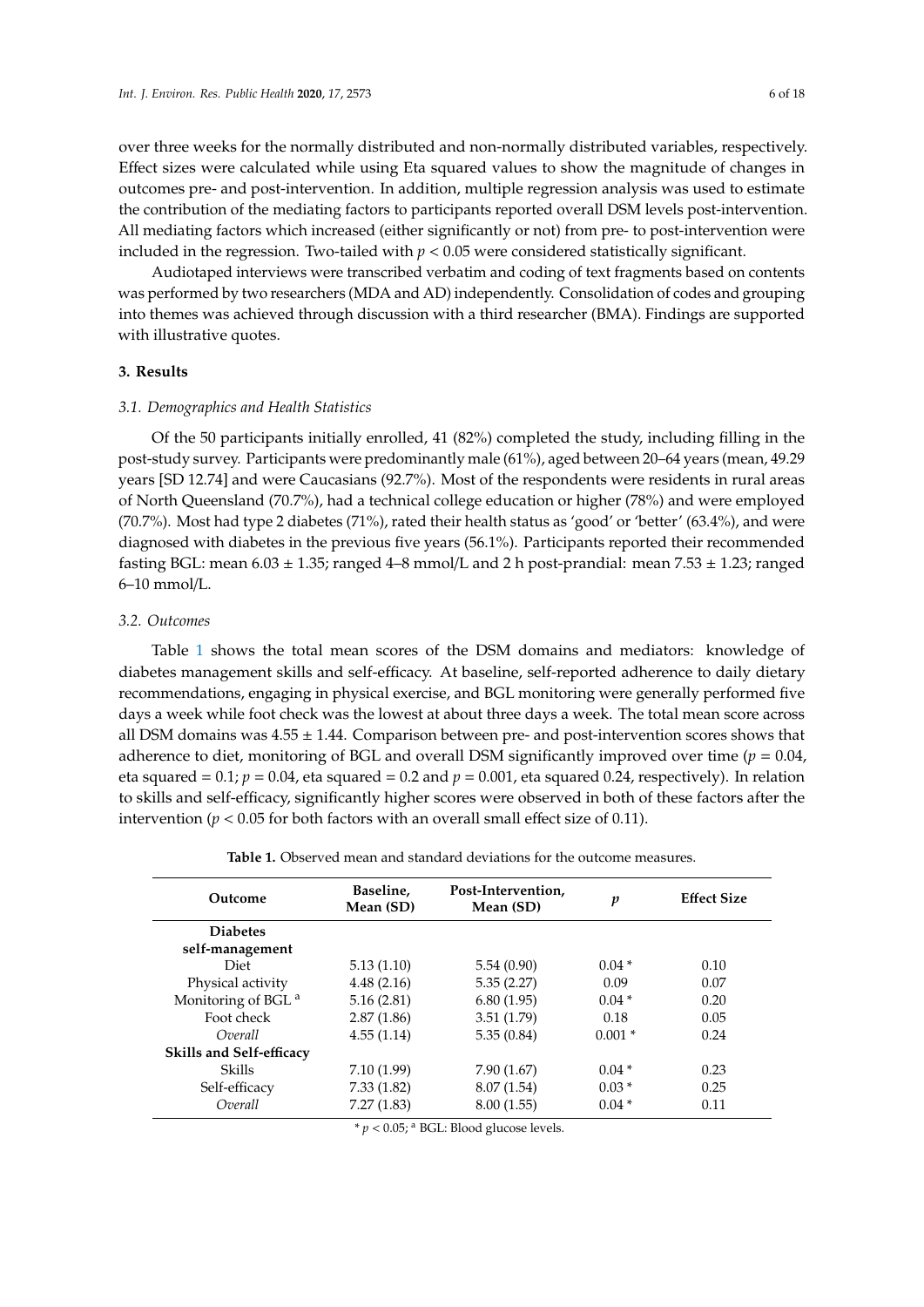Relationship between Mediating Factors and Diabetes Self-Management

Positively strong significant correlations were found between skills and self-efficacy ( $r = 0.835$ , *p* < 0.001), where those with high level of skills have high self-efficacy. In addition, self-efficacy was weakly correlated with diabetes self-management ( $r = 0.285$ ,  $p = 0.07$ ).

Multiple linear regression analysis was conducted to examine the variables that predict DSM. After establishing the assumptions of multiple linear regression, analysis identified the simultaneous contributions of skills and self-efficacy on participants' level of DSM. These variables predicted 8% of the variation of DSM [F (1, 41) = 1.590,  $p = 0.218$ , R = 0.08]. While both of the factors did not have a significant relationship with DSM, the result shows that self-efficacy has the strongest influence on DSM ( $β = 0.478$ ). Details are shown in Table [2.](#page-6-0)

<span id="page-6-0"></span>

| Determinant Variables                 | B       | <b>SE</b> | <b>Beta</b> |       |       |
|---------------------------------------|---------|-----------|-------------|-------|-------|
| Diabetes management skills            | $-0.15$ | 0.144     | 0.298       | 0.138 | 0.306 |
| Self-Efficacy                         | 0.26    | 0.157     | 0.478       | 1.664 | 0.105 |
| Constant ( $\alpha$ ) = 4.428         |         |           |             |       |       |
| $R^2 = 0.079$ ; Adjusted $R^2 = 0.29$ |         |           |             |       |       |

**Table 2.** Influence of mediating variables on diabetes self-management.

## *3.3. Acceptability*

As presented in Table [3,](#page-6-1) overall mean ratings for all of the items were above 3 on the 5-point scale; suggesting that participants were satisfied with the app's ease of use and educational content. They noted that the app facilitated improved awareness and stimulated their interest in DSM activities and assented that MCH could serve as a DSM support tool. Participants also expressed interest in the future use of the app if continually available and would recommend it to a friend or family with a similar health condition.

**Table 3.** Participant acceptability ratings  $(N = 41)$ .

<span id="page-6-1"></span>

| <b>Survey Item</b>                                                                                                         | Mean | <b>SD</b> |  |
|----------------------------------------------------------------------------------------------------------------------------|------|-----------|--|
| Ease of use/intelligibility/satisfaction                                                                                   |      |           |  |
| I feel confident using the app                                                                                             | 4.2  | 0.68      |  |
| I am satisfied with how easy it is to use the app                                                                          | 3.9  | 0.83      |  |
| I felt comfortable using the app                                                                                           | 4.02 | 0.76      |  |
| I found the educational tips embedded in the app easy to understand                                                        | 4.07 | 0.65      |  |
| I found the immediate feedback provided after my BG log easy to understand                                                 | 4.15 | 0.73      |  |
| The messages displayed through push notification were easy to understand                                                   | 4.17 | 0.59      |  |
| Overall, I am satisfied with the app                                                                                       | 3.68 | 1.04      |  |
| Total                                                                                                                      | 4.02 | 0.75      |  |
| Value                                                                                                                      |      |           |  |
| The daily messages (push notifications) increased my awareness of the importance of engaging in my<br>self-care activities | 3.59 | 1.14      |  |
| The app features could stimulate my interest to continually participate in my self-care and record the<br>activities       | 3.56 | 1.16      |  |
| The app support my self-care such as tracking of BG, provide an idea of the carb content of my food                        | 3.8  | 1.03      |  |
| The daily messages (push notifications) motivates me more to pay attention to managing my diabetes                         | 3.46 | 1.14      |  |
| I found the immediate feedback received after logging my BG helpful for my self-management                                 | 3.61 | 1.16      |  |
| The notifications motivates me to do my self-care activities (e.g., exercise, healthy eating, BG<br>monitoring)            | 3.41 | 1.16      |  |
| My Care Hub app could serve as a self-management support tool for people with diabetes                                     | 4.05 | 0.87      |  |
| Total                                                                                                                      | 3.64 | 1.09      |  |
| Intention for use and recommendation                                                                                       |      |           |  |
| If I have continual access to the app, I will use it frequently                                                            | 3.46 | 1.23      |  |
| I think I would like to use the app more frequently                                                                        | 3.49 | 1.23      |  |
| I could recommend the app to family and friends who have my type of diabetes                                               | 3.66 | 1.15      |  |
| If I were to proceed with the program, I want to receive fewer push notification messages                                  | 3.02 | 1.01      |  |
| Total                                                                                                                      | 3.40 | 1.16      |  |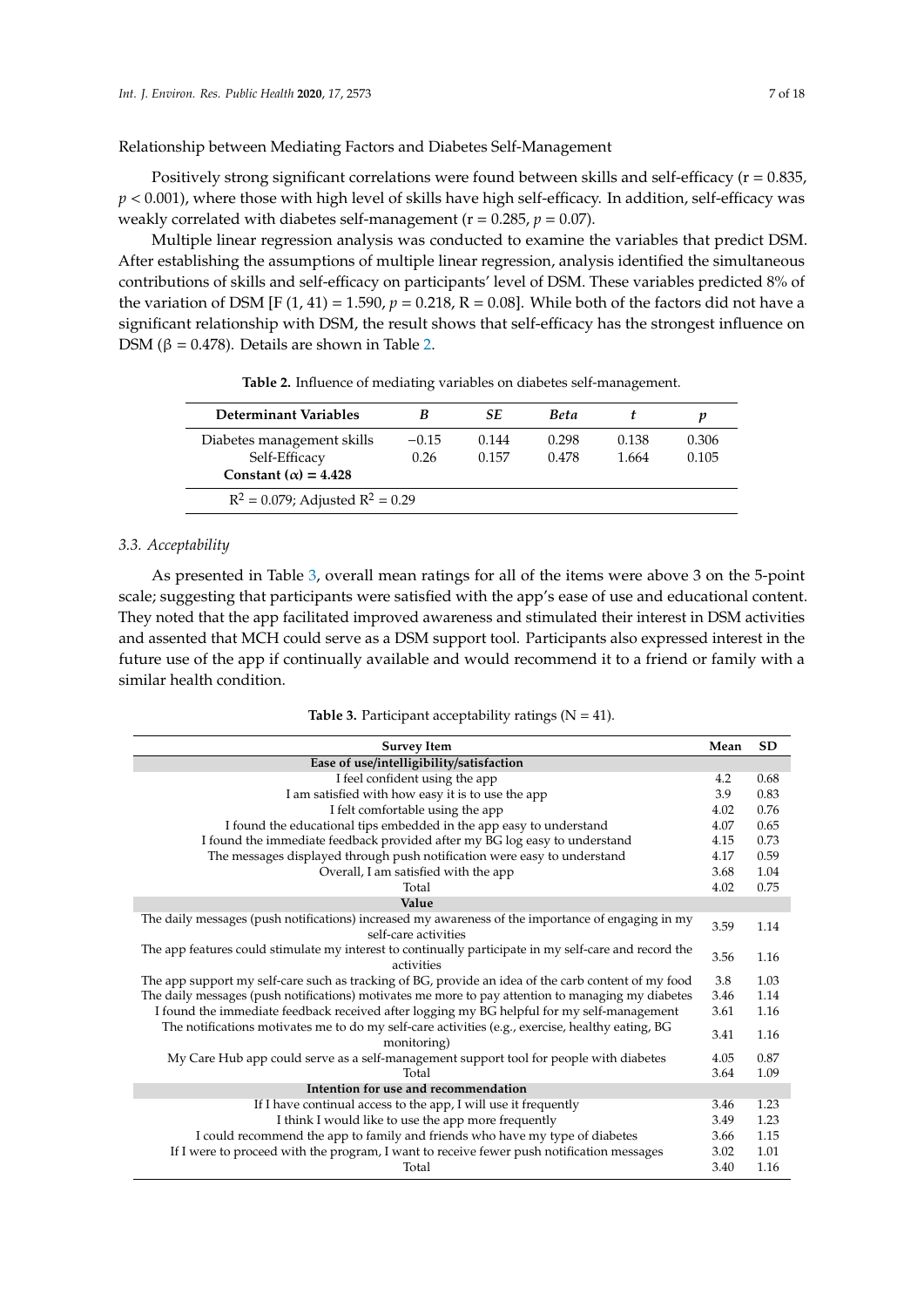## *3.4. MCH's Impact on Diabetes Self-Management and Interest in Future Use*

An in-depth understanding of the quantitative findings in relation to MCH's impact on participants' DSM abilities during the intervention period was elucidated through the interviews. Three major themes emerged from the interviews: "Reinforced knowledge", "motivation for self-management", and "continuity".

# 3.4.1. Reinforced Knowledge

Participants perceived that the educational messages in MCH reinforced their knowledge about diabetes and self-management of the condition.

*"I did have some knowledge as I have been to a dietician. But with the app. It is always good to have that little message to reinforce you each day to watch out for things that you shouldn't have too much of"*. [P014, T2D]

*"It sort of helped me and remind me of watching the diet. High blood glucose level is a reflection of what you consume. It reminded me in that regard to be careful of what I eat"*. [P009, T2D]

The messages also prompted reflection on how best to handle events/situations.

*"It clarifies the information I already know because this is a sort of disease that you can't see. It is eating away in the background there and the app lets you look at it from a di*ff*erent way other than just pricking your finger three or four times a day and prick again and it is still high. With the app, I kind of try to keep it under control"*. [P011, T2D]

A few participants reported that apart from the app reinforcing their knowledge, they also gained new information related to the effect of diabetes distress on blood glucose.

*"Some of it was new information. It was quite interesting to know how stress a*ff*ects diabetes and your sugar. I have a bit of stress every now and then. That information is something I had never thought about"*. [P016, T2D]

When asked about the advantage of promoting this intervention to a larger population, participants reported that the app would particularly improve the knowledge of people newly diagnosed with diabetes as a result of its educational information component:

*"Especially people who are new to diabetes could get a lot of information from it (MCH). It would help them a lot to sort out what they are doing and what is going on"*. [P008, T2D]

*"People who are new to diabetes, like after attending a couple of courses, it could help them to understand a lot more"*. [P10, T2D]

3.4.2. Motivation for Self-Management

Participants described that the app provided motivation to care for themselves and encouraged participation in different aspects of their self-management.

*"Yes, it increased my motivation. I do my blood test and I weigh myself regularly and I was going out to a do a reasonable amount of exercise"*. [P005, T2D]

Some participants mentioned that MCH gave them some degree of control on managing their condition.

*"For once it was about doing something for me, giving information to me and giving me I would say a degree of control* . . . *what I stick in my mouth"*. [P005, T2D]

Several features in MCH supported different self-management activities and were perceived to improve easy accessibility to necessary support:

*"I think just having everything there at your fingertips, the BGL levels, the exercise, your food, your diet, your carbs counting sort of thing. It was all there for you. You know the flexibility of it"*. [P009, T2D]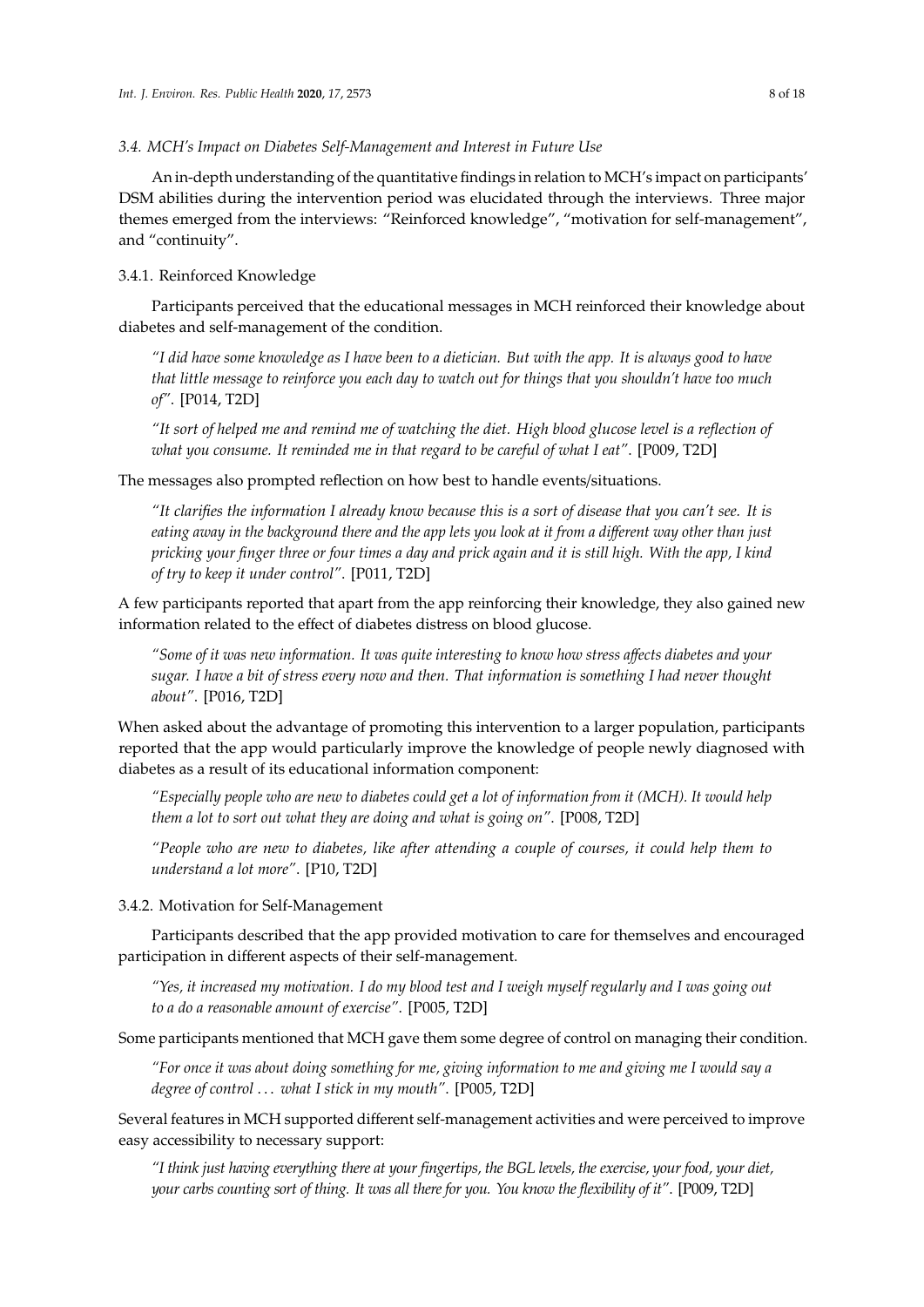#### 3.4.3. Continuity

Participants also expressed strong interest in future use and recommendation of the app to other users. Participants reiterated their intention to continue using the app if accessible:

*"If you are serious about looking after yourself and stay within your target blood glucose range, I would definitely say yes to the app"*. [P007, T2D]

In addition, a participant narrated that his doctor was positive about the app's content and willing to recommend it to his other patients:

*"I told my doctor I was doing a study and he had a look (at the app) and said yeah, that looks good. He asked what the green things were and I said, the green ones are what you should be eating and the other ones are high in carb. He thought that was OK and wanted to know what it is called because if he had other patients, he said he could direct them to downloading that app"*. [P13, T2D]

## **4. Discussion**

This pilot study investigated the preliminary efficacy and acceptability of the MCH app which was designed to improve participation in DSM in people with type 1 and type 2 diabetes.

#### *4.1. Preliminary E*ffi*cacy*

In this study, patients reported improved levels of participation in all domains of measured DSM activities and this may be due to increased motivation to engage in self-management activities through the use ofMCH as reported in the interviews. Few short-term research studies have reported on the preliminary efficacy of mobile phone apps either in relation to overall DSM activities or for single self-management activity change (e.g., dietary or physical activity only). Agarwal et al. [\[50\]](#page-16-13) and Faridi et al. [\[51\]](#page-16-14) tested the effect of a mobile technology on overall DSM, while others have monitored diet [\[52\]](#page-16-15) or physical activity [\[52\]](#page-16-15) as part of program evaluation for diabetes support. Preliminary efficacy results of these apps vary from none [\[50\]](#page-16-13) to moderate [\[51](#page-16-14)[,52\]](#page-16-15) among participants in the intervention settings. Therefore, the significant improvements in DSM observed in our study are unique and they could be termed to have clinical significance when viewed in the context of impact on diabetes management.

In reality, continuing health-care provider support for DSM is not always available. Ongoing DSMES for improved self-management is needed to reduce or prevent the risk of developing complications and other poor health outcomes [\[2,](#page-14-1)[3\]](#page-14-2), which are particularly prevalent among Australian rural populations [\[8,](#page-14-7)[53,](#page-16-16)[54\]](#page-16-17). The provision of a potentially highly effective mobile health app such as MCH for improving DSM could be an important supportive measure among this patient population. The MCH intervention provides educational features, documentation features, Analytics and feedback i.e., guidance based on information entered by users. The use of multi-component behavioural change strategies and mHealth features as described above have the greatest potential impact on behavioural change in self-management [\[42,](#page-16-6)[55](#page-16-18)[,56\]](#page-16-19).

In recent years, several mHealth applications have been developed in order to support self-management in people with diabetes, with these interventions being deemed feasible and acceptable, though evidence of improved self-management is either unclear or weak [\[57](#page-17-0)[,58\]](#page-17-1). This may be due to a lack of proper consideration of the mediating factors that are necessary to produce improved DSM. Adequate skills and self-efficacy are major pivoting mechanisms for behavioural change in diabetes management [\[20](#page-15-2)[,21](#page-15-3)[,23\]](#page-15-5). Therefore, the consequent impact of these factors to produce improved DSM is expected and confirmed our hypothesis. Skills is the understanding and ideas that patient possesses about a subject (*diabetes and its management*), potentially with the ability to use it for a specific purpose (self-management) [\[59\]](#page-17-2), and it fosters self-efficacy—the confidence a patient has in his/her self to achieve the purpose [\[60\]](#page-17-3). Self-efficacy is a prerequisite for informed health decision making [\[61,](#page-17-4)[62\]](#page-17-5) and greatly influences the probability for behavior initiation, level of applied effort and how long behaviour will be sustained [\[60\]](#page-17-3). Therefore, the results of this study is a further proof-of-concept, supportive of previous literature on the value of improved self-efficacy to promote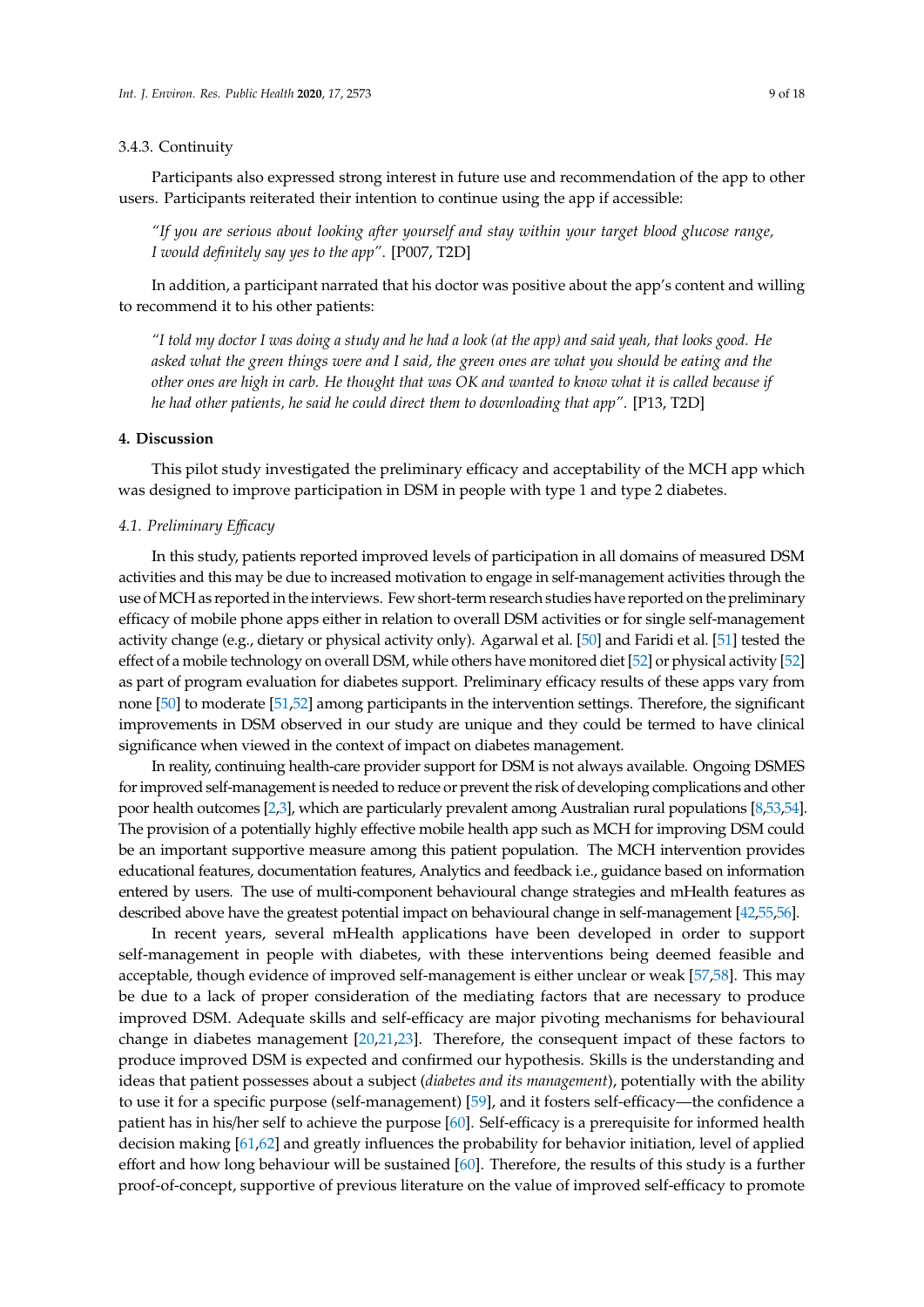behavioural change [\[63–](#page-17-6)[65\]](#page-17-7). Nevertheless, the non-significant predictive power of self-efficacy on DSM which we found in this study might be an indicator that self-efficacy is not strong enough to make a large effect in a short time frame. As such, it is likely that the strong causal relationship will require more prospective investigations.

Participants in this study emphasised that the intervention motivated them to engage in their DSM as well as reinforced their knowledge of diabetes. MCH educational content serving as just-in-time resource to increase motivation and prompts to action in self-management have also been described in other studies [\[66](#page-17-8)[,67\]](#page-17-9). This result suggests that the app could be a feasible means of augmenting self-management education and support. Furthermore, the app was perceived to be a particularly useful tool for people who are newly diagnosed with diabetes to remind them of many issues discussed during face-to-face diabetes education session with their health providers on the importance of self-management and adherence to it for improved health outcomes.

## *4.2. Acceptability*

The acceptability of a mHealth technology is an indication of its value and the importance for wider implementation into the healthcare system [\[35\]](#page-15-15). The result of this study indicates good level of acceptability of MCH, as most participants endorsed the app components as useful and supportive of their DSM. Other studies assessing the acceptability of mobile apps for diabetes self-management were similarly positive [\[68](#page-17-10)[,69\]](#page-17-11). This result might have also fostered higher levels of DSM reported in the post-intervention, because studies have demonstrated a positive association between higher levels of acceptability of a mHealth and self-management [\[33](#page-15-13)[,70\]](#page-17-12). Likewise, perceived ease of use and satisfaction with health apps positively affect continued intention of use [\[71\]](#page-17-13). These were reflected in our study, as participants expressed overall satisfaction with the simplicity of MCH with intentions of continued use and recommendation to others. Nevertheless, acceptability has been described as only 'one piece of a puzzle', because even with high acceptance levels, uptake and upscale of the intervention may diverge. Hence, the recommendation that healthcare providers who perceive strong benefits of mHealth technology should endeavour to encourage patients' adherence to it [\[72\]](#page-17-14).

#### *4.3. Strength and Limitations*

The study utilised mixed-methods research design which allowed for detailed exploration of participants' experiences and perspectives about the app. In addition, the study provided an explanation of the preliminary efficacy of MCH app on diabetes self-management in relation to its mediating factors as targeted in the intervention. Such report is often lacking in many preliminary efficacy studies of mHealth technologies. The use of theory-driven and evidenced based intervention support strategies is also a notable strength of this study.

There are some limitations to the current research. A longer follow-up period would have provided clearer insights into the sustenance of the reported behaviour changes, however the short-term intervention period in this study is comparable to that of other studies with 2–3 week intervention period [\[73,](#page-17-15)[74\]](#page-17-16). Furthermore, our study population were patients registered with NDSS and interested in research, potentially implying many participants were already on top of their self-management, as reflected in the high level of DSM at baseline. This reduces to an extent, the generalisability of the study findings to other populations. Additionally, the tools adapted for measuring acceptability of the intervention were not used in their entirety as items not relevant to the current study were removed. Using only few items from a validated tool might compromise its uniformity. Nevertheless, the selected set of items in each validated tool demonstrated good internal consistencies with Cronbach alpha from 0.70 to 0.91. We noted that our sample size like many similarly published pilot trials was modest. In addition, measured outcomes were self-reported and thus may be subjected to social desirability and recall bias. Lastly, the lack of control group may limit the conclusions that can be made regarding the beneficial impact of the app. Nevertheless, preliminary work such as this is a useful and necessary precursor to more rigorous examination of the intervention in a large-scale trial with longer-term follow up.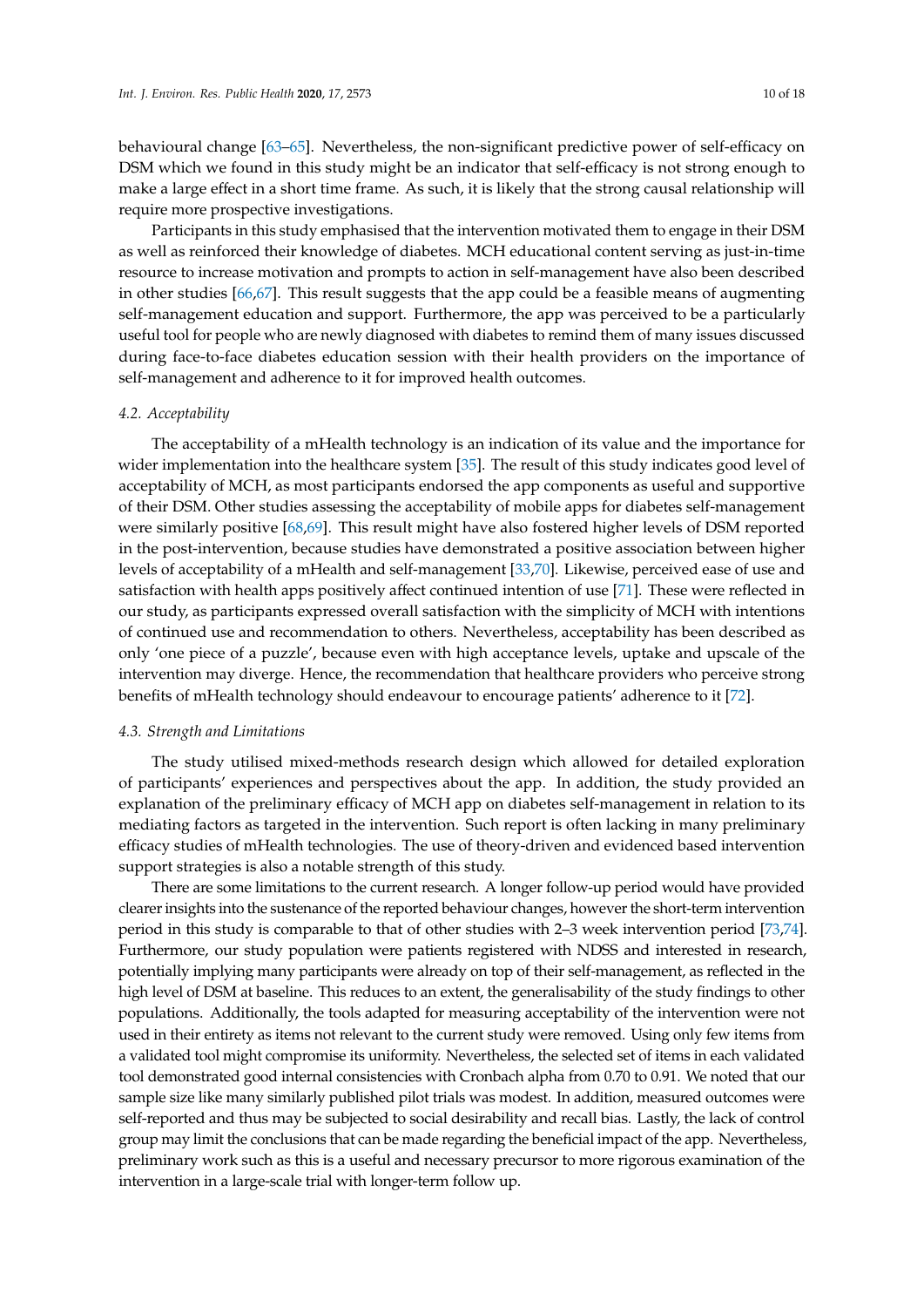## *4.4. Future Directions*

## 4.4.1. Automatic Push Notifications

The education component in MCH specifically delivered through the push notification feature requires human coaching where by a diabetes educator provides daily education through this platform during the intervention period. Intervention that relies on human input requires substantial human resources, which if lacking, may limit the scalability of the intervention. Therefore, further improvement of MCH requires automation of the push notification educational components free of human involvement as much as possible. This will lower the cost of operation and improve scalability of the intervention.

#### 4.4.2. Long-Term Trial

The promising result of this pilot MCH app project which shows preliminary efficacy, acceptability (as reported in this study) as well as good level of retention and engagement with the intervention [\[37\]](#page-16-1) will require further confirmation using long term controlled trials in the future. An adaptive randomized controlled trial design [\[75\]](#page-17-17) may be best suited due to the rapidly evolving nature of mHealth. The design will enhance dynamic adaptation of the app to the advancing field of information technology thus facilitating better understanding of the unique impact of each of the app features, thereby fostering improvement and long-term utility of the MCH intervention in the support and management of diabetes.

# **5. Conclusions**

The use of mobile phone application intervention among underserved population represents a novel approach to augmenting self-management education and support. We propose an innovative app–MCH, as a self-management tool for Australians with type 1 or type 2 diabetes. The results of this pilot trial suggest that MCH app can be an acceptable and potentially effective intervention that can be replicated in other contexts to improve diabetes self-management. Future work should employ larger and long-term trials to further establish the efficacy of the app and the impact on glycaemic control and other health outcomes.

**Author Contributions:** Conceived and designed the study, B.S.M.-A., U.H.M., A.E.O.M.-A., and M.D.A.; collected and analysed the data, M.D.A., A.D.; writing—original draft preparation, M.D.A.; writing—review and editing; B.S.M.-A., U.H.M., A.E.O.M.-A., A.D.; project lead, B.S.M.-A. All authors have read and agreed to the published version of the manuscript.

**Funding:** This research received no external funding.

**Acknowledgments:** This research was supported by an Australian International Research Training Scholarship and a James Cook University Top-up Scholarship given to the first author. The authors would like to thank Ian Aitkinson and Saira Viqar of the e-research team at the James Cook University for their assistance with the app development. We are grateful to all the study participants and the National Diabetes Service Scheme Australia, for their invaluable support with the advertisement of the study.

**Conflicts of Interest:** The authors declare no conflicts of interest.

#### **Abbreviations**

| BGL          | Blood glucose levels                           |
|--------------|------------------------------------------------|
| DSM          | Diabetes self-management                       |
| <b>DSMES</b> | Diabetes self-management education and support |
| MCH          | My Care Hub                                    |
| NDSS         | National Diabetes Service Scheme               |
| RCT          | Randomised controlled trial                    |
|              |                                                |

# <span id="page-10-0"></span>**Appendix A**

Consolidated criteria for reporting qualitative research checklist. Available in the Table [A1.](#page-13-0)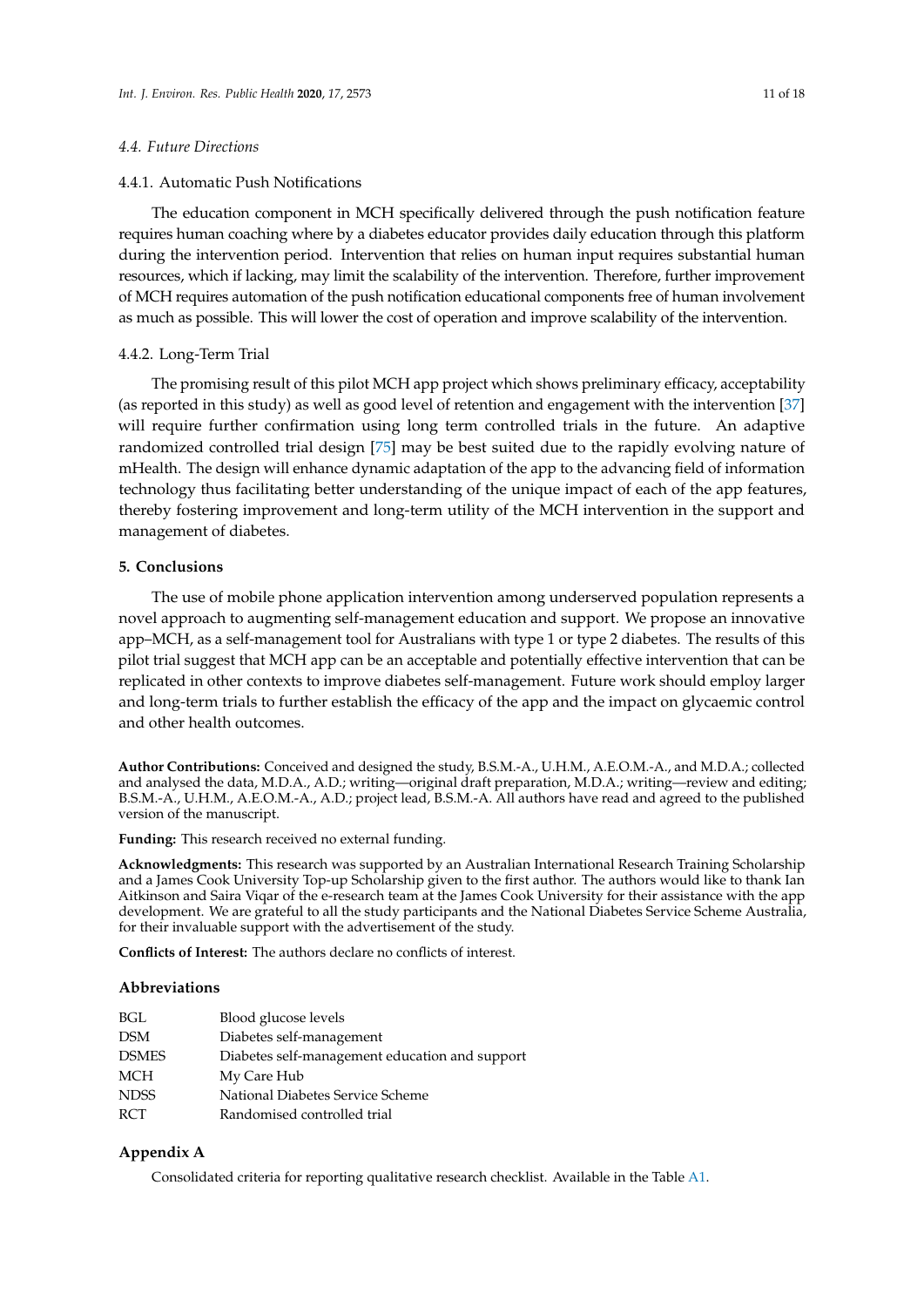| No. Item                                    | <b>Guide Questions/Description</b><br><b>Where in Manuscript</b>                                                                                 |                                                                                                                                                                                      |  |
|---------------------------------------------|--------------------------------------------------------------------------------------------------------------------------------------------------|--------------------------------------------------------------------------------------------------------------------------------------------------------------------------------------|--|
| Domain 1: Research team and reflexivity     |                                                                                                                                                  |                                                                                                                                                                                      |  |
| Personal Characteristics                    |                                                                                                                                                  |                                                                                                                                                                                      |  |
| 1. Interviewer/facilitator                  | Which author/s conducted the interview or focus<br>group?                                                                                        | AD                                                                                                                                                                                   |  |
| 2. Credentials                              | What were the researcher's credentials? e.g., PhD, MD                                                                                            | MDA: BSc, Msc, Grad Cert Diab Edu;<br>UHM: MBBS, Msc, MD;<br>AEOMA: BSc, Msc, PhD;<br>AD: Bsc, PhD<br>BSMA: BSc, Msc, Grad Cert ULT, Grad Cert Mgt, PhD                              |  |
| 3. Occupation                               | What was their occupation at the time of the study?                                                                                              | Please find at the end of this list                                                                                                                                                  |  |
| 4. Gender                                   | Was the researcher male or female?                                                                                                               | <b>MDA</b> : Female<br><b>UHM</b> : Male<br><b>AEOMA</b> : Male<br>AD: Male<br><b>BSMA</b> : Female                                                                                  |  |
| 5. Experience and training                  | What experience or training did the researcher have?                                                                                             | All authors were experienced researchers in qualitative<br>studies and have taken part and published peer reviewed<br>articles in mHealth for diabetes management.                   |  |
| Relationship with participants              |                                                                                                                                                  |                                                                                                                                                                                      |  |
| 6. Relationship established                 | Was a relationship established prior to study<br>commencement?                                                                                   | Methods                                                                                                                                                                              |  |
| 7. Participant knowledge of the interviewer | What did the participants know about the researcher?<br>E.g., personal goals, reasons for doing the research                                     | Methods                                                                                                                                                                              |  |
| 8. Interviewer characteristics              | What characteristics were reported about the<br>interviewer/facilitator? E.g., Bias, assumptions, reasons<br>and interests in the research topic | The motivation and background of the study were made clear<br>to the participants before the start of the interview.<br>Participants had no prior relationship with the interviewer. |  |

# Table A1. Consolidated criteria for reporting qualitative studies (COREQ): 32-item checklist.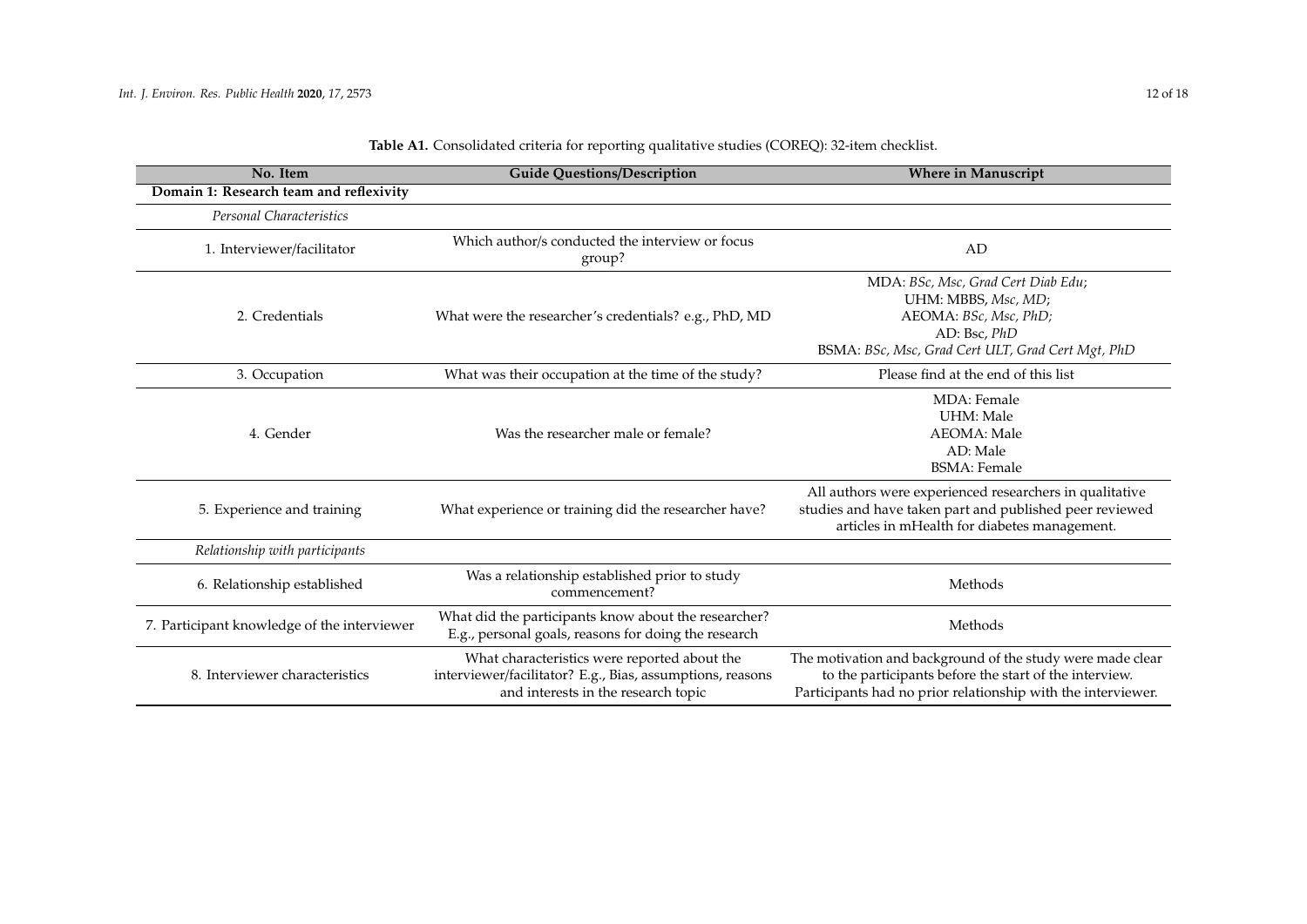| No. Item                                 | <b>Guide Questions/Description</b>                                                                                                                              | <b>Where in Manuscript</b> |
|------------------------------------------|-----------------------------------------------------------------------------------------------------------------------------------------------------------------|----------------------------|
| Domain 2: study design                   |                                                                                                                                                                 |                            |
| Theoretical framework                    |                                                                                                                                                                 |                            |
| 9. Methodological orientation and Theory | What methodological orientation was stated to underpin the study? e.g.,<br>grounded theory, discourse analysis, ethnography, phenomenology, content<br>analysis | Methods                    |
| Participant selection                    |                                                                                                                                                                 |                            |
| 10. Sampling                             | How were participants selected? e.g., purposive, convenience, consecutive,<br>snowball                                                                          | Methods                    |
| 11. Method of approach                   | How were participants approached? e.g., face-to-face, telephone, mail, email                                                                                    | Methods                    |
| 12. Sample size                          | How many participants were in the study?                                                                                                                        | Results                    |
| 13. Non-participation                    | How many people refused to participate or dropped out? Reasons?                                                                                                 | Results                    |
| Setting                                  |                                                                                                                                                                 |                            |
| 14. Setting of data collection           | Where was the data collected? e.g., home, clinic, workplace                                                                                                     | Methods                    |
| 15. Presence of non-participants         | Was anyone else present besides the participants and researchers?                                                                                               | Methods                    |
| 16. Description of sample                | What are the important characteristics of the sample? e.g., demographic data, date                                                                              | Results                    |
| Data collection                          |                                                                                                                                                                 |                            |
| 17. Interview guide                      | Were questions, prompts, guides provided by the authors? Was it pilot tested?                                                                                   | Methods                    |
| 18. Repeat interviews                    | Were repeat interviews carried out? If yes, how many?                                                                                                           | Methods                    |
| 19. Audio/visual recording               | Did the research use audio or visual recording to collect the data?                                                                                             | Methods                    |
| 20. Field notes                          | Were field notes made during and/or after the interview or focus group?                                                                                         | None                       |
| 21. Duration                             | What was the duration of the inter views or focus group?                                                                                                        | Methods                    |
| 22. Data saturation                      | Was data saturation discussed?                                                                                                                                  | Methods                    |
| 23. Transcripts returned                 | Were transcripts returned to participants for comment and/or correction?                                                                                        | Methods                    |

# **Table A1.** *Cont.*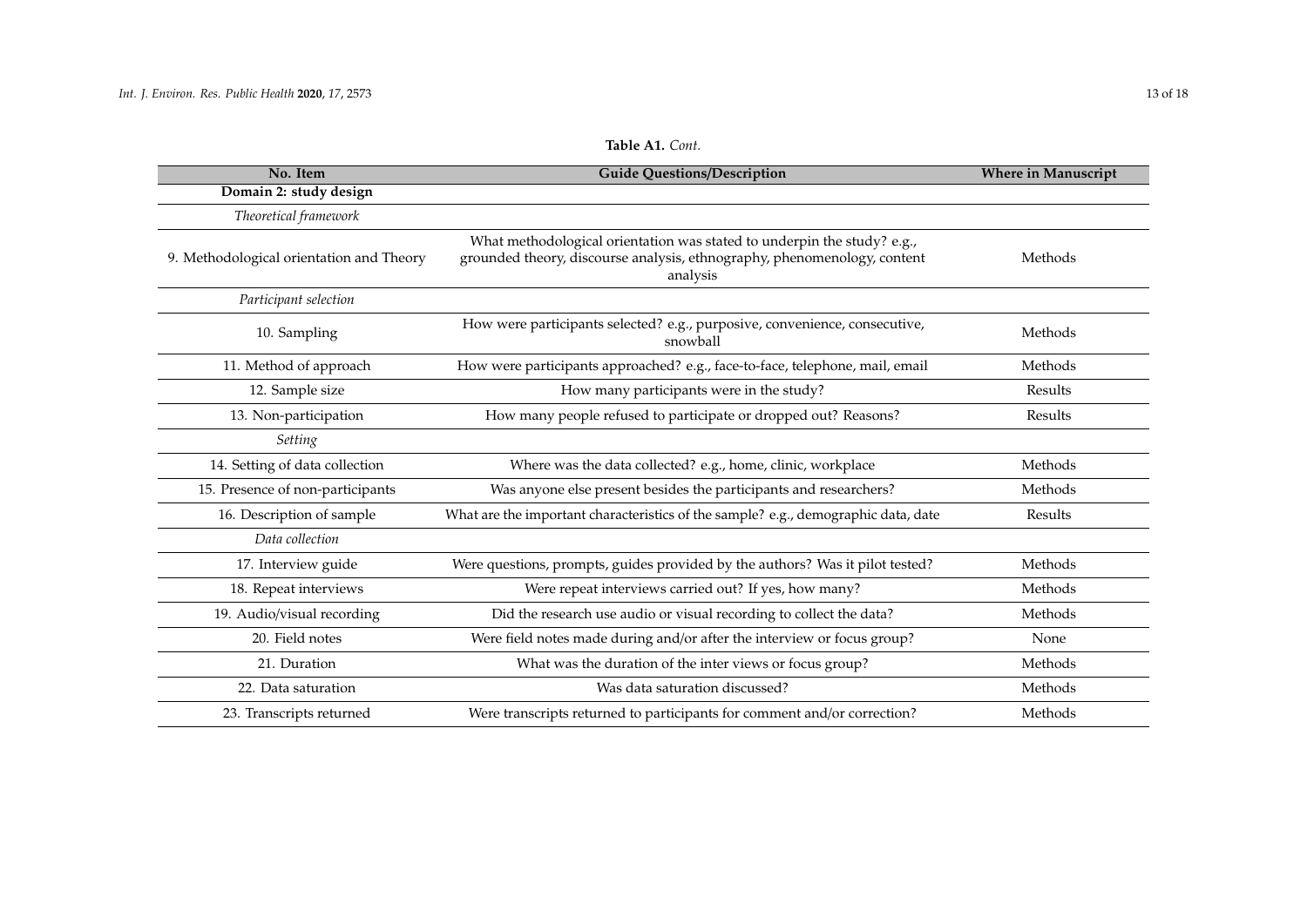<span id="page-13-0"></span>

| No. Item                           | <b>Guide Questions/Description</b>                                                                                                  | <b>Where in Manuscript</b> |
|------------------------------------|-------------------------------------------------------------------------------------------------------------------------------------|----------------------------|
| Domain 3: analysis and findings    |                                                                                                                                     |                            |
| Data analysis                      |                                                                                                                                     |                            |
| 24. Number of data coders          | How many data coders coded the data?                                                                                                | Methods                    |
| 25. Description of the coding tree | Did authors provide a description of the coding tree?                                                                               | Methods                    |
| 26. Derivation of themes           | Were themes identified in advance or derived from the data?                                                                         | Methods                    |
| 27. Software                       | What software, if applicable, was used to manage the data?                                                                          | Methods                    |
| 28. Participant checking           | Did participants provide feedback on the findings?                                                                                  | Methods                    |
| Reporting                          |                                                                                                                                     |                            |
| 29. Quotations presented           | Were participant quotations presented to illustrate the themes/findings? Was each<br>quotation identified? e.g., participant number | Results                    |
| 30. Data and findings consistent   | Was there consistency between the data presented and the findings?                                                                  | Yes, Results               |
| 31. Clarity of major themes        | Were major themes clearly presented in the findings?                                                                                | Yes, Results               |
| 32. Clarity of minor themes        | Is there a description of diverse cases or discussion of minor themes?                                                              | Yes, Results               |

**Table A1.** *Cont.*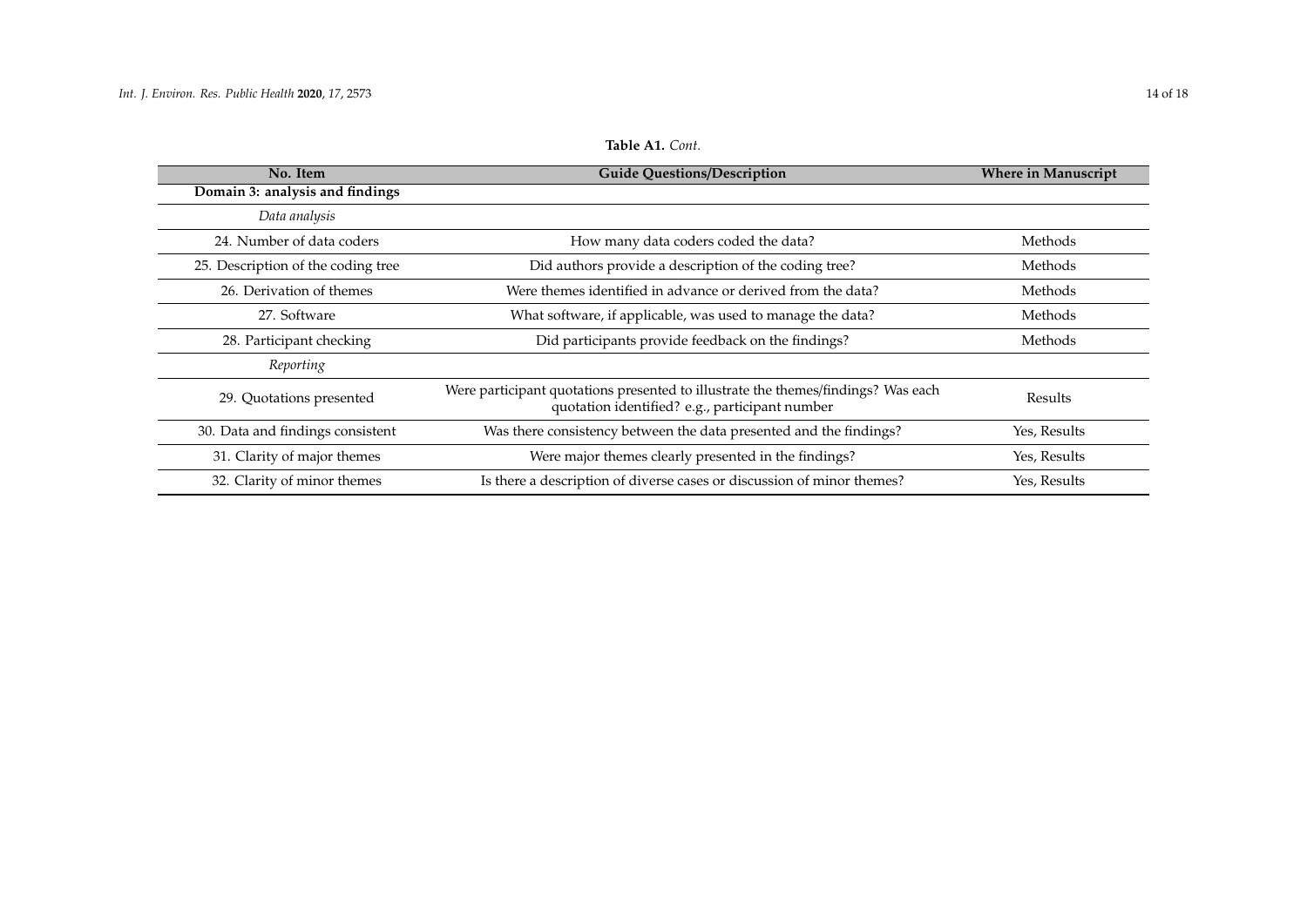## **Occupation of interviewer and researchers at the time of the study:**

- Mary D. Adu: PhD Candidate, College of Medicine and Dentistry, James Cook University. Australia.
- Usman H. Malabu: Consultant Endocrinologist and Professor of Medicine, Townsville Hospital and Health Services/College of Medicine and Dentistry, James Cook University. Australia
- Aduli E. O. Malau-Aduli: Associate Professor, College of Public Health, Medical and Veterinary Sciences, James Cook University.
- Aaron Drovandi: Lecturer, College of Medicine and Dentistry, James Cook University. Australia
- Bunmi S. Malau-Aduli: Associate Professor, College of Medicine and Dentistry, James Cook University. Australia.

# **References**

- <span id="page-14-0"></span>1. Sherifali, D.; Jones, H.; Mullan, Y. Diabetes self-management: What are we really talking about? *Can. J. Diabet.* **2013**, *37*, 2–3. [\[CrossRef\]](http://dx.doi.org/10.1016/j.jcjd.2013.01.003) [\[PubMed\]](http://www.ncbi.nlm.nih.gov/pubmed/24070741)
- <span id="page-14-1"></span>2. Beck, J.; Greenwood, D.A.; Blanton, L.; Bollinger, S.T.; Butcher, M.K.; Condon, J.E.; Cypress, M.; Faulkner, P.; Fischl, A.H.; Francis, T.; et al. National standards for diabetes self-management education and support. *Diabet. Educ.* **2018**, *44*, 35–50. [\[CrossRef\]](http://dx.doi.org/10.1177/0145721718754797) [\[PubMed\]](http://www.ncbi.nlm.nih.gov/pubmed/29346744)
- <span id="page-14-2"></span>3. Shrivastava, S.R.; Shrivastava, P.S.; Ramasamy, J. Role of self-care in management of diabetes mellitus. *J. Diabet. Metab. Disord.* **2013**, *12*, 14. [\[CrossRef\]](http://dx.doi.org/10.1186/2251-6581-12-14) [\[PubMed\]](http://www.ncbi.nlm.nih.gov/pubmed/23497559)
- <span id="page-14-3"></span>4. Al-Azri, M.; Al-Azri, H.; Al-Hashmi, F.; Al-Rasbi, S.; El-Shafie, K.; Al-Maniri, A. Factors affecting the quality of diabetic care in primary care settings in oman: A qualitative study on patients' perspectives. *Sultan Qaboos Uni. Med. J.* **2011**, *11*, 207.
- <span id="page-14-4"></span>5. Brown, J.B.; Harris, S.B.; Webster-Bogaert, S.; Wetmore, S.; Faulds, C.; Stewart, M. The role of patient, physician and systemic factors in the management of type 2 diabetes mellitus. *Fam. Pract.* **2002**, *19*, 344–349. [\[CrossRef\]](http://dx.doi.org/10.1093/fampra/19.4.344) [\[PubMed\]](http://www.ncbi.nlm.nih.gov/pubmed/12110552)
- <span id="page-14-5"></span>6. Smith, K.B.; Humphreys, J.S.; Wilson, M.G. Addressing the health disadvantage of rural populations: How does epidemiological evidence inform rural health policies and research? *Aust. J. Rural Health* **2008**, *16*, 56–66. [\[CrossRef\]](http://dx.doi.org/10.1111/j.1440-1584.2008.00953.x)
- <span id="page-14-6"></span>7. Thomas, S.L.; Wakerman, J.; Humphreys, J.S. What core primary health care services should be available to Australians living in rural and remote communities? *BMC Fam. Pract.* **2014**, *15*, 143. [\[CrossRef\]](http://dx.doi.org/10.1186/1471-2296-15-143)
- <span id="page-14-7"></span>8. Phillips, A. Health status differentials across rural and remote Australia. *Aust. J. Rural Health* **2009**, *17*, 2–9. [\[CrossRef\]](http://dx.doi.org/10.1111/j.1440-1584.2008.01029.x)
- <span id="page-14-8"></span>9. Australian Government. Australian Institute of Health and Welfare. Rural and remote Australians. Available online: https://www.aihw.gov.au/[rural-health-rrma-classification.](https://www.aihw.gov.au/rural-health-rrma-classification.) (accessed on 6 March 2020).
- <span id="page-14-9"></span>10. National Rural Health Alliance. Diabetes in Australia. Fact sheet 21. 2011. Available online: https://[www.](https://www.ruralhealth.org.au/sites/default/files/publications/fact-sheet-21-diabetes-rural-australia.pdf) ruralhealth.org.au/sites/default/files/publications/[fact-sheet-21-diabetes-rural-australia.pdf](https://www.ruralhealth.org.au/sites/default/files/publications/fact-sheet-21-diabetes-rural-australia.pdf) (accessed on 24 January 2020).
- <span id="page-14-10"></span>11. Diana Sherifali, R.; Robyn, L. Diabetes Canada clinical practice guidelines expert committee. *Can. J. Diabet.* **2018**, *42*, S6–S9.
- <span id="page-14-11"></span>12. Adu, M.D.; Malabu, U.H.; Callander, E.J.; Malau-Aduli, A.E.; Malau-Aduli, B.S. Considerations for the development of mobile phone apps to support diabetes self-management: Systematic review. *JMIR Mhealth Uhealth* **2018**, *6*, e10115. [\[CrossRef\]](http://dx.doi.org/10.2196/10115)
- <span id="page-14-12"></span>13. Chomutare, T.; Fernandez-Luque, L.; Årsand, E.; Hartvigsen, G. Features of mobile diabetes applications: Review of the literature and analysis of current applications compared against evidence-based guidelines. *J. Med. Int. Res.* **2011**, *13*, e65. [\[CrossRef\]](http://dx.doi.org/10.2196/jmir.1874) [\[PubMed\]](http://www.ncbi.nlm.nih.gov/pubmed/21979293)
- <span id="page-14-13"></span>14. Årsand, E.; Demiris, G. User-centered methods for designing patient-centric self-help tools. *Inform Health Soc. Care.* **2008**, *33*, 158–169. [\[CrossRef\]](http://dx.doi.org/10.1080/17538150802457562) [\[PubMed\]](http://www.ncbi.nlm.nih.gov/pubmed/18850399)
- <span id="page-14-14"></span>15. Woldaregay, A.Z.; Issom, D.-Z.; Henriksen, A.; Marttila, H.; Mikalsen, M.; Pfuhl, G.; Sato, K.; Lovis, C.; Hartvigsen, G. Motivational Factors for User Engagement with mHealth Apps. *Stud. Health Technol. Inform.* **2018**, *249*, 151–157.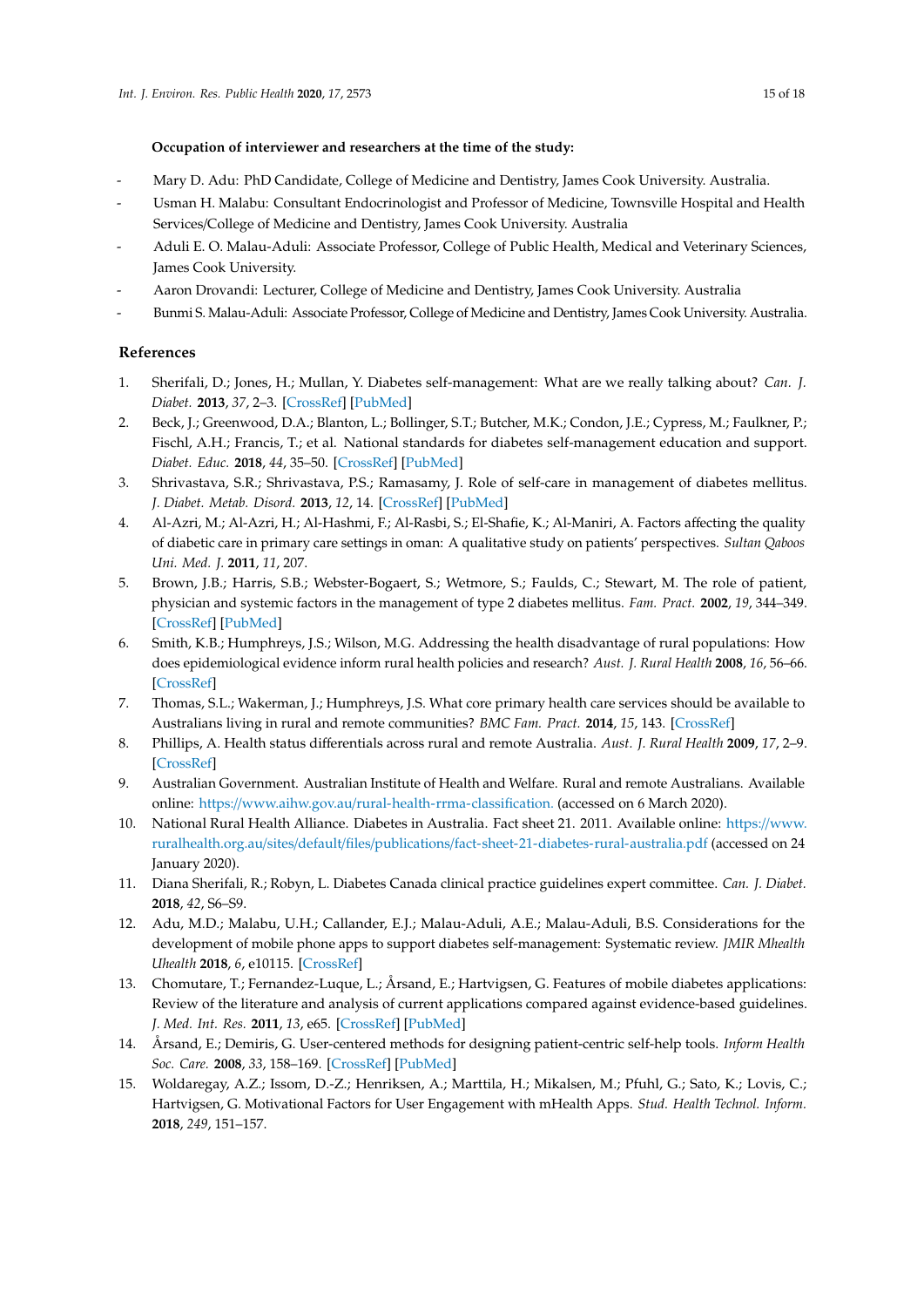- <span id="page-15-0"></span>16. Rossi, M.C.; Nicolucci, A.; Lucisano, G.; Pellegrini, F.; Di Bartolo, P.; Miselli, V.; Anichini, R.; Vespasiani, G.; Did Study Group. Impact of the "Diabetes Interactive Diary" telemedicine system on metabolic control, risk of hypoglycemia, and quality of life: A randomized clinical trial in type 1 diabetes. *Diabet. Technol. Ther.* **2013**, *15*, 670–679. [\[CrossRef\]](http://dx.doi.org/10.1089/dia.2013.0021)
- 17. Holmen, H.; Torbjørnsen, A.; Wahl, A.K.; Jenum, A.K.; Småstuen, M.C.; Årsand, E.; Ribu, L. A mobile health intervention for self-management and lifestyle change for persons with type 2 diabetes, part 2: One-year results from the Norwegian randomized controlled trial renewing health. *JMIR Mhealth Uhealth* **2014**, *2*, e57. [\[CrossRef\]](http://dx.doi.org/10.2196/mhealth.3882) [\[PubMed\]](http://www.ncbi.nlm.nih.gov/pubmed/25499872)
- 18. Bernd, R.-D.; Takenga, C.; Preik, P.; Kuehn, S.; Berndt, L.; Mayer, H.; Kaps, A.; Schiel, R. Impact of information technology on the therapy of type-1 diabetes: A case study of children and adolescents in Germany. *J. Pers. Med.* **2014**, *4*, 200–217. [\[CrossRef\]](http://dx.doi.org/10.3390/jpm4020200) [\[PubMed\]](http://www.ncbi.nlm.nih.gov/pubmed/25563223)
- <span id="page-15-1"></span>19. Quinn, C.C.; Shardell, M.D.; Terrin, M.L.; Barr, E.A.; Parkm, D.; Shaikh, F.; Guralnik, J.M.; Gruber-Baldini, A.L. Mobile diabetes intervention for glycemic control in 45-to 64-year-old persons with type 2 diabetes. *J. Appl. Gerontol.* **2016**, *35*, 227–243. [\[CrossRef\]](http://dx.doi.org/10.1177/0733464814542611) [\[PubMed\]](http://www.ncbi.nlm.nih.gov/pubmed/25098253)
- <span id="page-15-2"></span>20. Persell, S.D.; Keating, N.L.; Landrum, M.B.; Landon, B.E.; Ayanian, J.Z.; Borbas, C.; Guadagnoli, E. Relationship of diabetes-specific knowledge to self-management activities, ambulatory preventive care, and metabolic outcomes. *Prev. Med.* **2004**, *39*, 746–752. [\[CrossRef\]](http://dx.doi.org/10.1016/j.ypmed.2004.02.045) [\[PubMed\]](http://www.ncbi.nlm.nih.gov/pubmed/15351541)
- <span id="page-15-3"></span>21. Sarkar, U.; Fisher, L.; Schillinger, D. Is self-efficacy associated with diabetes self-management across race/ethnicity and health literacy? *Diabet. Care* **2006**, *29*, 823–829. [\[CrossRef\]](http://dx.doi.org/10.2337/diacare.29.04.06.dc05-1615)
- <span id="page-15-4"></span>22. Aronson, R.; Brown, R.E.; Jiandani, D.; Walker, A.; Orzech, N.; Mbuagbaw, L. Assessment of self-management in patients with diabetes using the novel LMC Skills, Confidence and Preparedness Index (SCPI). *Diabet. Res. Clin. Pract.* **2018**, *137*, 128–136. [\[CrossRef\]](http://dx.doi.org/10.1016/j.diabres.2017.10.028)
- <span id="page-15-5"></span>23. Wu, S.F.V.; Courtney, M.; Edwards, H.; McDowell, J.; Shortridge-Baggett, L.M.; Chang, P.J. Self-efficacy, outcome expectations and self-care behaviour in people with type 2 diabetes in Taiwan. *J. Clin. Nurs.* **2007**, *16*, 250–257. [\[CrossRef\]](http://dx.doi.org/10.1111/j.1365-2702.2006.01930.x) [\[PubMed\]](http://www.ncbi.nlm.nih.gov/pubmed/17931318)
- <span id="page-15-6"></span>24. Wang, X.; Lan, W.; Liu, J.; Gao, L.; Wei, Q.; Zhang, J.; Chang, S.; Wei, X.; Yu, S. Evaluation analysis of influencing factors of type II diabetes patients self-management in Shanxi Province. *J. Qiqihar. Med. College* **2012**, *33*, 1065–1069.
- <span id="page-15-7"></span>25. McAuley, E.; Szabo, A.; Gothe, N.; Olson, E.A. Self-efficacy: Implications for physical activity, function, and functional limitations in older adults. *Am. J. Lifestyle Med.* **2011**, *5*, 361–369. [\[CrossRef\]](http://dx.doi.org/10.1177/1559827610392704) [\[PubMed\]](http://www.ncbi.nlm.nih.gov/pubmed/24353482)
- <span id="page-15-8"></span>26. Alemdag, S. The role of social self-efficacy on physical activity: A cross-cultural comparision. *J. Educ. Train. Stud.* **2018**, *6*, 40–46. [\[CrossRef\]](http://dx.doi.org/10.11114/jets.v6i5.2996)
- <span id="page-15-9"></span>27. Perrin, B.M.; Swerissen, H.; Payne, C. The association between foot-care self efficacy beliefs and actual foot-care behaviour in people with peripheral neuropathy: A cross-sectional study. *J. Foot Ankle Res.* **2009**, *2*, 3. [\[CrossRef\]](http://dx.doi.org/10.1186/1757-1146-2-3)
- <span id="page-15-10"></span>28. Morowati-Sharifabad, M.; Rouhani Tonekaboni, N.; Baghianimoghadam, M. Predictors of self-care behaviors among diabetic patients referred to Yazd diabetes research Centre based on extended health belief model. *SSU J.* **2007**, *15*, 85–96.
- 29. Huang, M.; Zhao, R.; Li, S.; Jiang, X. Self-management behavior in patients with type 2 diabetes: A cross-sectional survey in western urban China. *PLoS ONE* **2014**, *9*. [\[CrossRef\]](http://dx.doi.org/10.1371/journal.pone.0095138)
- 30. Fang, S.; Yu, Z.; Tao, Y. The relationship between coping strategy, self-efficacy, and diabetes self-management among people living in rural areas. *World Health Digest Med. Period.* **2013**, *10*, 79–80.
- <span id="page-15-11"></span>31. Yao, J.; Wang, H.; Yin, X.; Yin, J.; Guo, X.; Sun, Q. The association between self-efficacy and self-management behaviors among Chinese patients with type 2 diabetes. *PLoS ONE* **2019**, *14*. [\[CrossRef\]](http://dx.doi.org/10.1371/journal.pone.0224869)
- <span id="page-15-12"></span>32. Hirani, S.P.; Rixon, L.; Beynon, M.; Cartwright, M.; Cleanthous, S.; Selva, A.; Sanders, C.; Newman, S.P.; WSD investigators. Quantifying beliefs regarding telehealth: Development of the whole systems demonstrator service user technology acceptability questionnaire. *J. Telemed. Telec.* **2017**, *23*, 460–469. [\[CrossRef\]](http://dx.doi.org/10.1177/1357633X16649531)
- <span id="page-15-13"></span>33. Harrison, S.; Stadler, M.; Ismail, K.; Amiel, S.; Herrmann-Werner, A. Are patients with diabetes mellitus satisfied with technologies used to assist with diabetes management and coping?: A structured review. *Diabet. Technol. Ther.* **2014**, *16*, 771–783. [\[CrossRef\]](http://dx.doi.org/10.1089/dia.2014.0062) [\[PubMed\]](http://www.ncbi.nlm.nih.gov/pubmed/25069057)
- <span id="page-15-14"></span>34. Sekhon, M.; Cartwright, M.; Francis, J.J. Acceptability of healthcare interventions: An overview of reviews and development of a theoretical framework. *BMC Health Serv. Res.* **2017**, *17*, 88. [\[CrossRef\]](http://dx.doi.org/10.1186/s12913-017-2031-8) [\[PubMed\]](http://www.ncbi.nlm.nih.gov/pubmed/28126032)
- <span id="page-15-15"></span>35. Kim, H.-C. Acceptability engineering: The study of user acceptance of innovative technologies. *J. Appl. Res. Technol.* **2015**, *13*, 230–237. [\[CrossRef\]](http://dx.doi.org/10.1016/j.jart.2015.06.001)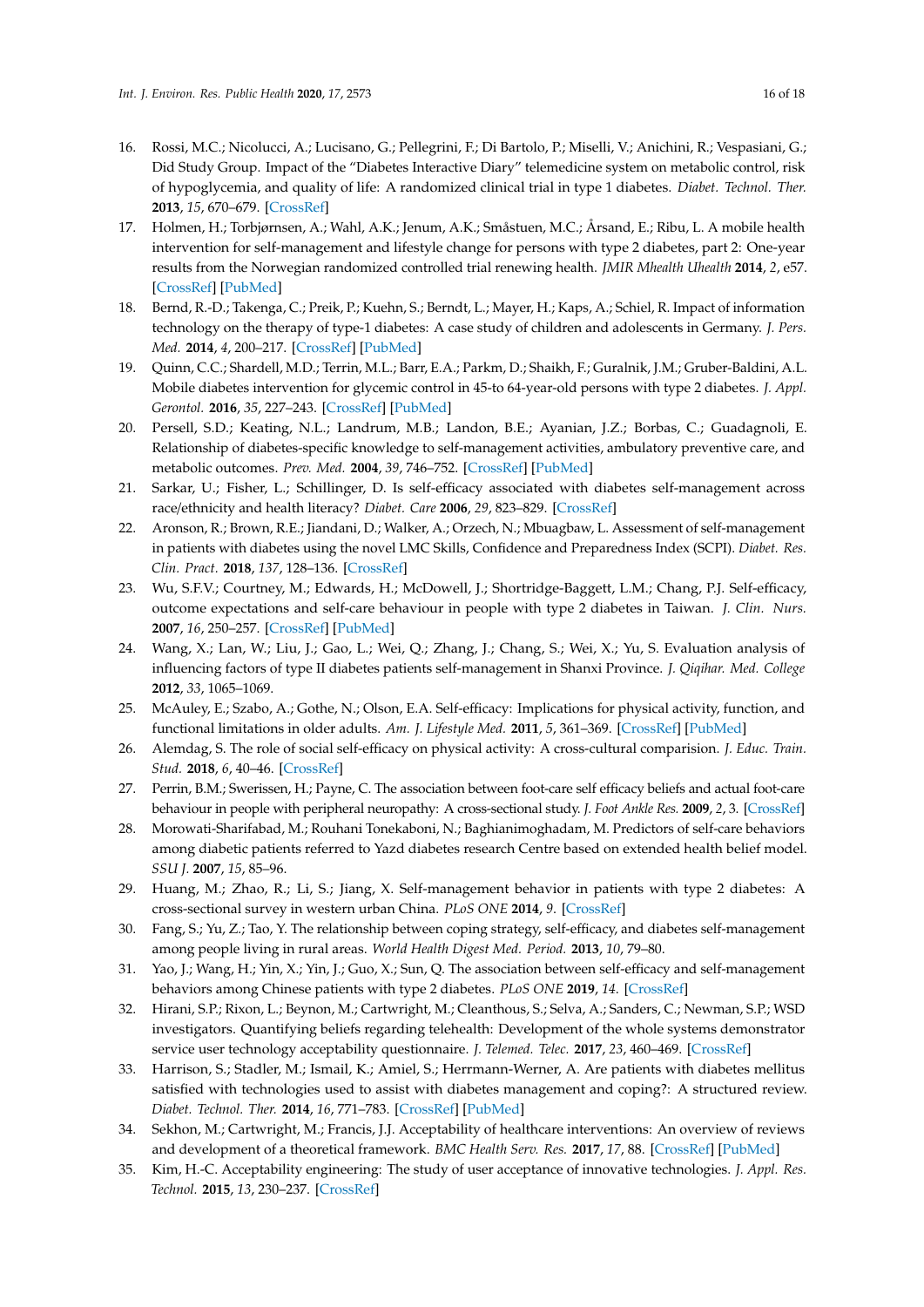- <span id="page-16-0"></span>36. Adu, M.D.; Malabu, U.H.; Malau-Aduli, A.E.; Malau-Aduli, B.S. The development of my care hub mobile-phone App to support self-management in Australians with Type 1 or Type 2 diabetes. *Sci. Rep.* **2020**, *10*, 1–10. [\[CrossRef\]](http://dx.doi.org/10.1038/s41598-019-56411-0) [\[PubMed\]](http://www.ncbi.nlm.nih.gov/pubmed/31913296)
- <span id="page-16-1"></span>37. Adu, M.D.; Malabu, U.H.; Malau-Aduli, A.E.; Malau-Aduli, B.S. User retention and engagement with my care hub mobile-phone App to support self-management in Australians with Type 1 or Type 2 diabetes. *JMIR Uhealth Mhealth* **2020**, in press. [\[CrossRef\]](http://dx.doi.org/10.2196/17802)
- <span id="page-16-2"></span>38. Lancaster, G.A.; Dodd, S.; Williamson, P.R. Design and analysis of pilot studies: Recommendations for good practice. *J. Eval. Clin. Pract.* **2004**, *10*, 307–312. [\[CrossRef\]](http://dx.doi.org/10.1111/j..2002.384.doc.x)
- <span id="page-16-3"></span>39. Heffernan, C.J. Social foundations of thought and action: A social cognitive theory. In *Behavioural Change*; Bandura, A., Ed.; Cambridge University Press: Englewood Cliffs, NJ, USA, 1988; Volume 5, pp. 37–38.
- <span id="page-16-4"></span>40. Fisher, W.A.; Fisher, J.D.; Harman, J. The information-motivation-behavioral skills model: A general social psychological approach to understanding and promoting health behavior. *Soc. Psychol. Found. Health Illness* **2003**, *22*, 82–106.
- <span id="page-16-5"></span>41. Hood, K.K.; Hilliard, M.; Piatt, G.; Ievers-Landis, C.E. Effective strategies for encouraging behavior change in people with diabetes. *Diabet. Manag.* **2015**, *5*, 499. [\[CrossRef\]](http://dx.doi.org/10.2217/dmt.15.43)
- <span id="page-16-6"></span>42. Danaher, B.G.; Brendryen, H.; Seeley, J.R.; Tyler, M.S.; Woolley, T. From black box to toolbox: Outlining device functionality, engagement activities, and the pervasive information architecture of mHealth interventions. *Int. Interv.* **2015**, *2*, 91–101. [\[CrossRef\]](http://dx.doi.org/10.1016/j.invent.2015.01.002)
- <span id="page-16-7"></span>43. Toobert, D.J.; Glasgow, R.E. Assessing diabetes self-management: The summary of diabetes self-care activities questionnaire. In *Handbook of psychology and diabetes: A guide to psychological measurement in diabetes research and practice*; Bradley, C., Ed.; Hardwood Academic: Chur, Switzerland, 1994; Volume 351, p. 75.
- <span id="page-16-8"></span>44. Mbuagbaw, L.; Aronson, R.; Walker, A.; Brown, R.E.; Orzech, N. The LMC Skills, Confidence & Preparedness Index (SCPI): Development and evaluation of a novel tool for assessing self-management in patients with diabetes. *Health Qual. Life Outcome.* **2017**, *15*, 27.
- <span id="page-16-9"></span>45. Lund, A.M. Measuring usability with the use questionnaire. *Usabilit. Interf.* **2001**, *8*, 3–6.
- 46. Venkatesh, V.; Davis, F.D. A theoretical extension of the technology acceptance model: Four longitudinal field studies. *Manag. Sci.* **2000**, *46*, 186–204. [\[CrossRef\]](http://dx.doi.org/10.1287/mnsc.46.2.186.11926)
- <span id="page-16-10"></span>47. Brooke, J. SUS-A quick and dirty usability scale. *Usabilit. Evaluat. Industr.* **1996**, *189*, 4–7.
- <span id="page-16-11"></span>48. Tong, A.; Sainsbury, P.; Craig, J. Consolidated criteria for reporting qualitative research (COREQ): A 32-item checklist for interviews and focus groups. *Int. J. Qual. Health Care* **2007**, *19*, 349–357. [\[CrossRef\]](http://dx.doi.org/10.1093/intqhc/mzm042)
- <span id="page-16-13"></span><span id="page-16-12"></span>49. Statistics, I.S. *IBM SPSS Statistics for Windows, Version 20.0*; IBM Corp: Armonk, NY, USA, 2011.
- 50. Agarwal, P.; Mukerji, G.; Desveaux, L.; Ivers, N.M.; Bhattacharyya, O.; Hensel, J.M.; Shaw, J.; Bouck, Z.; Jamieson, T.; Onabajo, N.; et al. Mobile app for improved self-management of type 2 diabetes: Multicenter pragmatic randomized controlled trial. *JMIR Mhealth Uhealth* **2019**, *7*, e10321. [\[CrossRef\]](http://dx.doi.org/10.2196/10321)
- <span id="page-16-14"></span>51. Faridi, Z.; Liberti, L.; Shuval, K.; Northrup, V.; Ali, A.; Katz, D.L. Evaluating the impact of mobile telephone technology on type 2 diabetic patients' self-management: The NICHE pilot study. *J. Eval. Clin. Pract.* **2008**, *14*, 465–469. [\[CrossRef\]](http://dx.doi.org/10.1111/j.1365-2753.2007.00881.x)
- <span id="page-16-15"></span>52. Rossi, M.C.; Perozzi, C.; Consorti, C.; Almonti, T.; Foglini, P.; Giostra, N.; Nanni, P.; Talevi, S.; Bartolomei, D.; Vespasiani, G. An interactive diary for diet management (DAI): A new telemedicine system able to promote body weight reduction, nutritional education, and consumption of fresh local produce. *Diabet. Technol. Ther.* **2010**, *12*, 641–647. [\[CrossRef\]](http://dx.doi.org/10.1089/dia.2010.0025)
- <span id="page-16-16"></span>53. Wakerman, J.; Humphreys, J.S.; Wells, R.; Kuipers, P.; Entwistle, P.; Jones, J. Primary health care delivery models in rural and remote Australia–a systematic review. *BMC Health Serv. Res.* **2008**, *8*, 276. [\[CrossRef\]](http://dx.doi.org/10.1186/1472-6963-8-276)
- <span id="page-16-17"></span>54. Australian Government. Australian Institute of Health and Welfare. Rural and remote health. Available online: https://www.aihw.gov.au/reports/[rural-remote-australians](https://www.aihw.gov.au/reports/rural-remote-australians/rural-remote-health/contents/summary)/rural-remote-health/contents/summary (accessed on 6 April 2020).
- <span id="page-16-18"></span>55. Middelweerd, A.; Mollee, J.S.; van der Wal, C.N.; Brug, J.; Te Velde, S.J. Apps to promote physical activity among adults: A review and content analysis. *Int. J. Behav. Nutr. Phys. Act.* **2014**, *11*, 97. [\[CrossRef\]](http://dx.doi.org/10.1186/s12966-014-0097-9)
- <span id="page-16-19"></span>56. Direito, A.; Dale, L.P.; Shields, E.; Dobson, R.; Whittaker, R.; Maddison, R. Do physical activity and dietary smartphone applications incorporate evidence-based behaviour change techniques? *BMC Public Health* **2014**, *14*, 646. [\[CrossRef\]](http://dx.doi.org/10.1186/1471-2458-14-646)